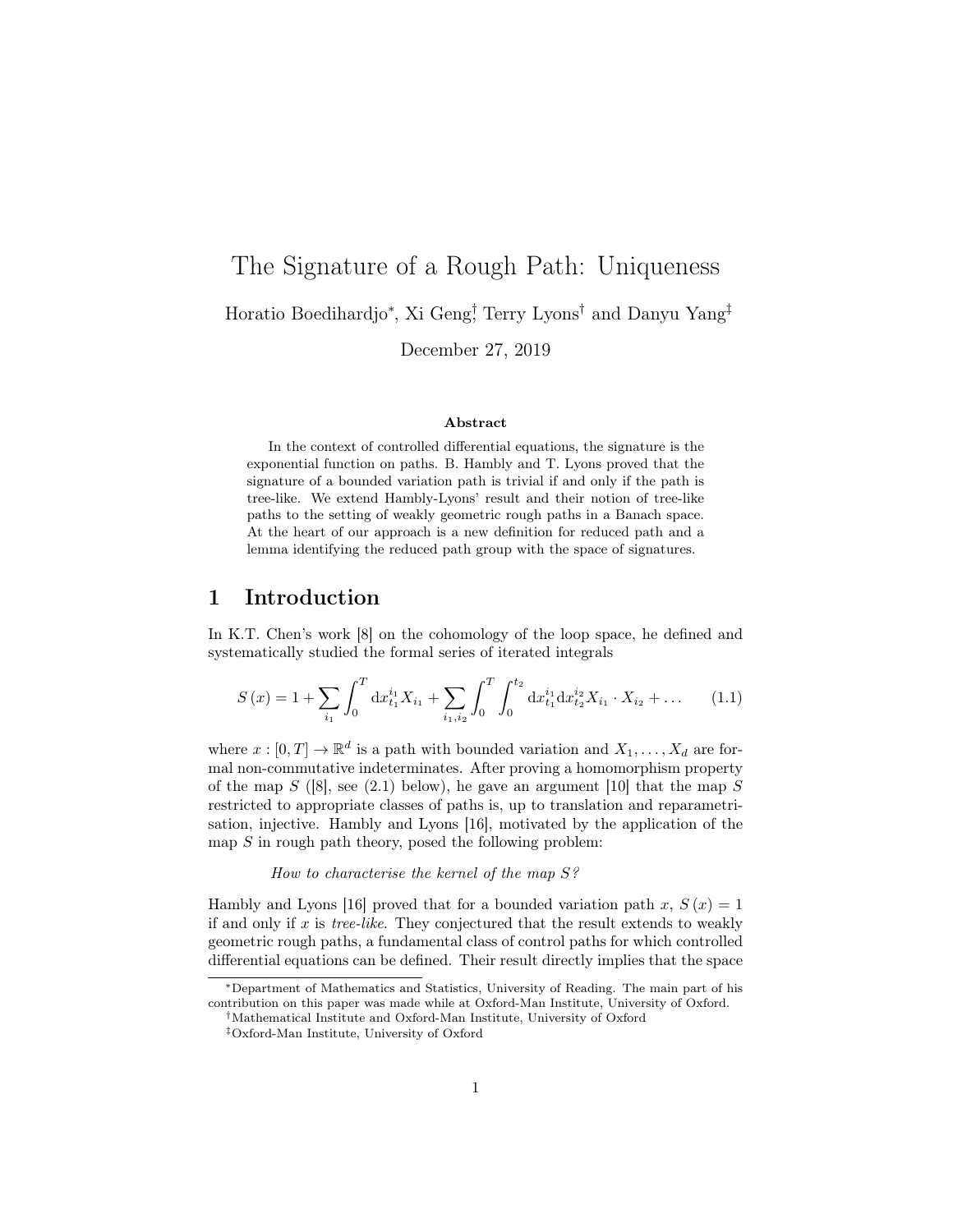of bounded variation paths, quotiented by the space of tree-like paths, forms a group with respect to the concatenation operation. They called this quotient space the reduced path group.

In [18], LeJan and Qian answered a special case of Hambly-Lyons conjecture. They proved that, when restricted on the complement of a Wiener measure zero set, the map  $S$  (defined using Stratonovich integration) is injective. There has been a number of other partial results for particular cases of weakly geometric rough paths ([17, 3, 4, 2]). A key observation in the proof of Hambly-Lyons and further refined by LeJan and Qian is that the iterated integrals of 1-forms along a path is a linear functional of the signature of the path. It turns out that a subtle variant of this idea, by considering the 1-form along the iterated integrals of the path work to prove Hambly-Lyons' conjecture.

To formulate the extension of Hambly-Lyons result, we must find the correct notion of tree-like weakly geometric rough paths. Hambly-Lyons' definition of tree-like path is inappropriate in the setting of weakly geometric rough paths. In fact, it is easy to prove that if x is an injective path with finite p-variation  $(p > 1)$ , but not finite 1-variation, then  $S(x \star \overleftarrow{x}) = 1$  but  $x \star \overleftarrow{x}$  won't be treelike in the sense of Hambly-Lyons. A tree-like path  $x$  (in the sense of Hambly-Lyons) has the property that there exists a continuous function  $h : [0, 1] \to \mathbb{R}$ ,  $h_t \ge 0$  for all  $t \in [0, 1], h_1 = h_0$  and

$$
h_s = h_t = \inf_{s \le u \le t} h_u \implies x_s = x_t.
$$

We will take an equivalent formulation of this property (see [13, 15]) as the definition of tree-like path, as follows.

**Definition 1.1.** Let E be a topological space. A continuous path  $x : [0, T] \to E$ is tree-like if there exists a R-tree  $\tau$ , a continuous map  $\phi : [0, T] \to \tau$  and a map  $\psi : \tau \to E$  such that  $\phi(0) = \phi(T)$  and  $x = \psi \circ \phi$ .

This definition of tree-like path is equivalent to Hambly-Lyons' definition when the path has bounded variation. The tree-like paths are also interesting in the context of homotopy. In Section 5.7 in [19], T. Levy showed that a bounded variation path is tree-like if and only if it is contractible to the constant path within its own image.

We will use our Definition 1.1 of tree-like path to extend Hambly-Lyons' result to weakly geometric rough paths in Banach spaces. The assumptions on the tensor product, which is only needed in the infinite dimensional case, and the issue of defining the map  $S$  for weakly geometric rough paths will be discussed in Section 2.1.

**Theorem 1.1.** Let  $V$  be a Banach space such that the tensor powers of  $V$  is equipped with a family of tensor norms satisfying  $(2.2)$ ,  $(2.3)$  and  $(2.4)$ . Let x be a weakly geometric rough path in V. Then  $S(x) = 1$  if and only if x is tree-like in the sense of Definition 1.1.

Remark 1.1. If  $S(x) = 1$ , then we even know what a corresponding  $\tau, \phi$  and  $\psi$  in Definition 1.1 are. Here  $\tau$  is the set of signatures equipped with a special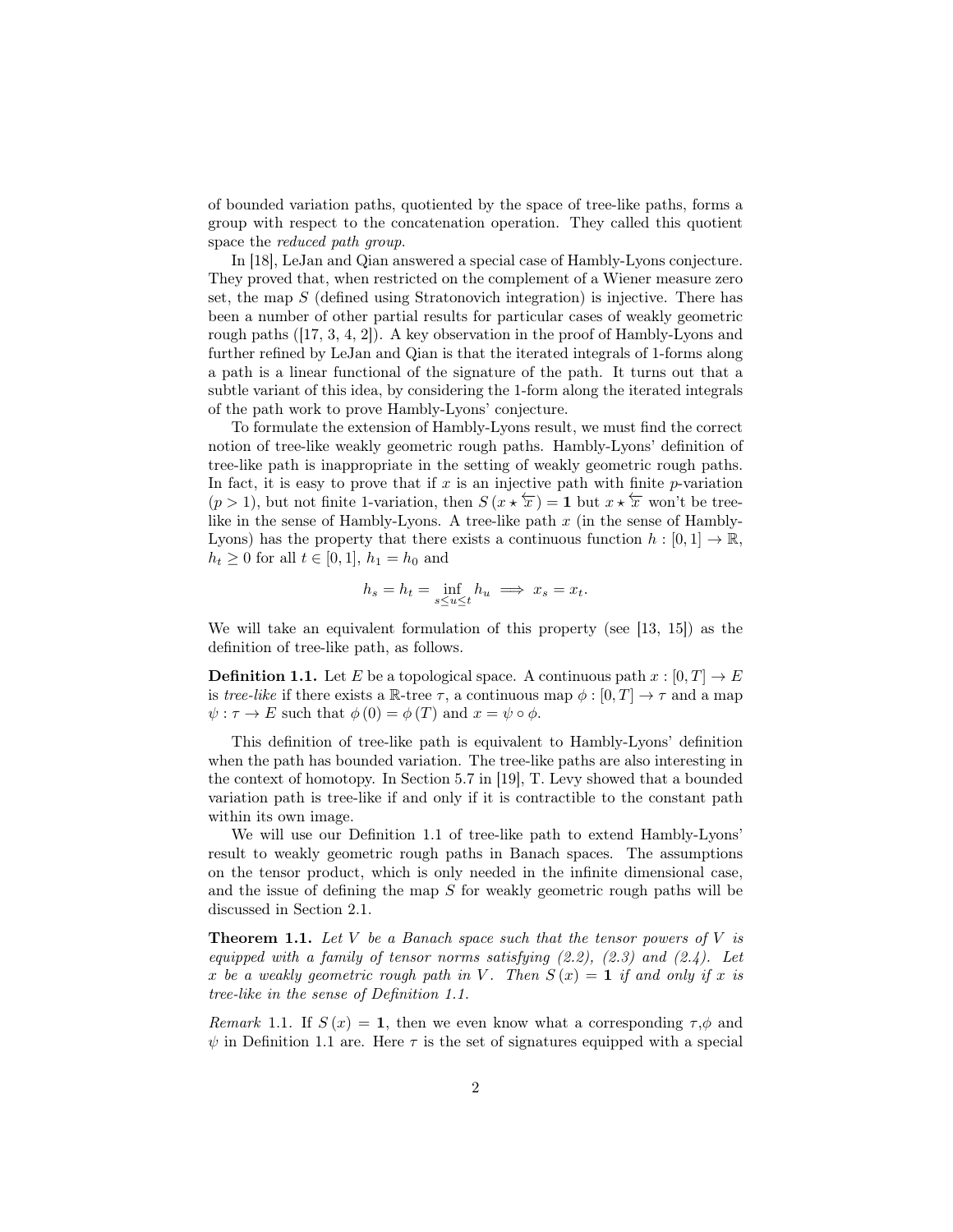metric (see Theorem 4.1),  $\phi$  is the path  $t \to S(x)_{0,t}$  and  $\psi$  is the projection map  $\pi^{(\lfloor p\rfloor)}$  if  $x \in WG\Omega_p(V)$  (see Section 2.1 for notations).

Remark 1.2. Our proof does not make use of Hambly-Lyons' result and hence in the case  $p = 1$ , we have given a new and simple proof of Hambly-Lyons' theorem in [16].

Theorem 1.1 has the same implications for weakly geometric rough paths as Hambly-Lyons' for bounded variation paths. As part of the proof (see Lemma 4.6), we will also show that the map  $S$  is an isomorphism from the *reduced paths* (an analytic notion) to signatures (an algebraic structure). T. Lyons and W. Xu [23] have proposed inversion schemes for recovering the reduced paths from signatures for  $C<sup>1</sup>$  paths.

The more difficult implication in Theorem 1.1 is " $S(x) = 1$  implies x is tree-like". Our definition of tree-like weakly geometric rough paths gives rise to a natural strategy of proof, namely to first show that the space of signatures of paths has a R-tree structure. A key Lemma in our approach is to identify signatures with injective paths on signatures (see Section 4.3). This Lemma translates the natural R-tree structure of the latter to a R-tree structure for the former (see Section 4.4 and Section 4.5). To identify signatures with injective paths on signatures, we use that for sufficiently smooth 1-form  $\alpha$  and  $N \in \mathbb{N}$ , if paths x and y have the same signature and  $S_N$  denotes the truncated signature at degree N, then

$$
\int \alpha \left( dS_N(x)_{0,t} \right) = \int \alpha \left( dS_N(y)_{0,t} \right)
$$

(see Section 4.1 and 4.2). That we need to integrate against the truncated signature path  $S_N(x)$  as opposed to merely integrating against the path x itself is an important new idea.

### 2 The signature of a path

We will follow Hambly-Lyons'  $[16]$  and view the map S as taking value in the formal series of tensors so that

$$
S(x) = \mathbf{1} + \int_0^T dx_{t_1} + \int_0^T \int_0^{t_2} dx_{t_1} \otimes dx_{t_2} + \dots
$$

The formal series of tensors  $S(x)$  is called the *signature* of the path x. The signature has a natural homomorphism property with respect the operations of concatenation and reversal. More precisely, given a Lie group G and continuous paths  $x : [0, T_1] \to G$  and  $y : [0, T_2] \to G$ , we define the concatenation product  $\star$  by

$$
x \star y(t) = \begin{cases} x(t), & t \in [0, T_1]; \\ x(T_1) y(0)^{-1} y(t - T_1), & t \in (T_1, T_1 + T_2] \end{cases}
$$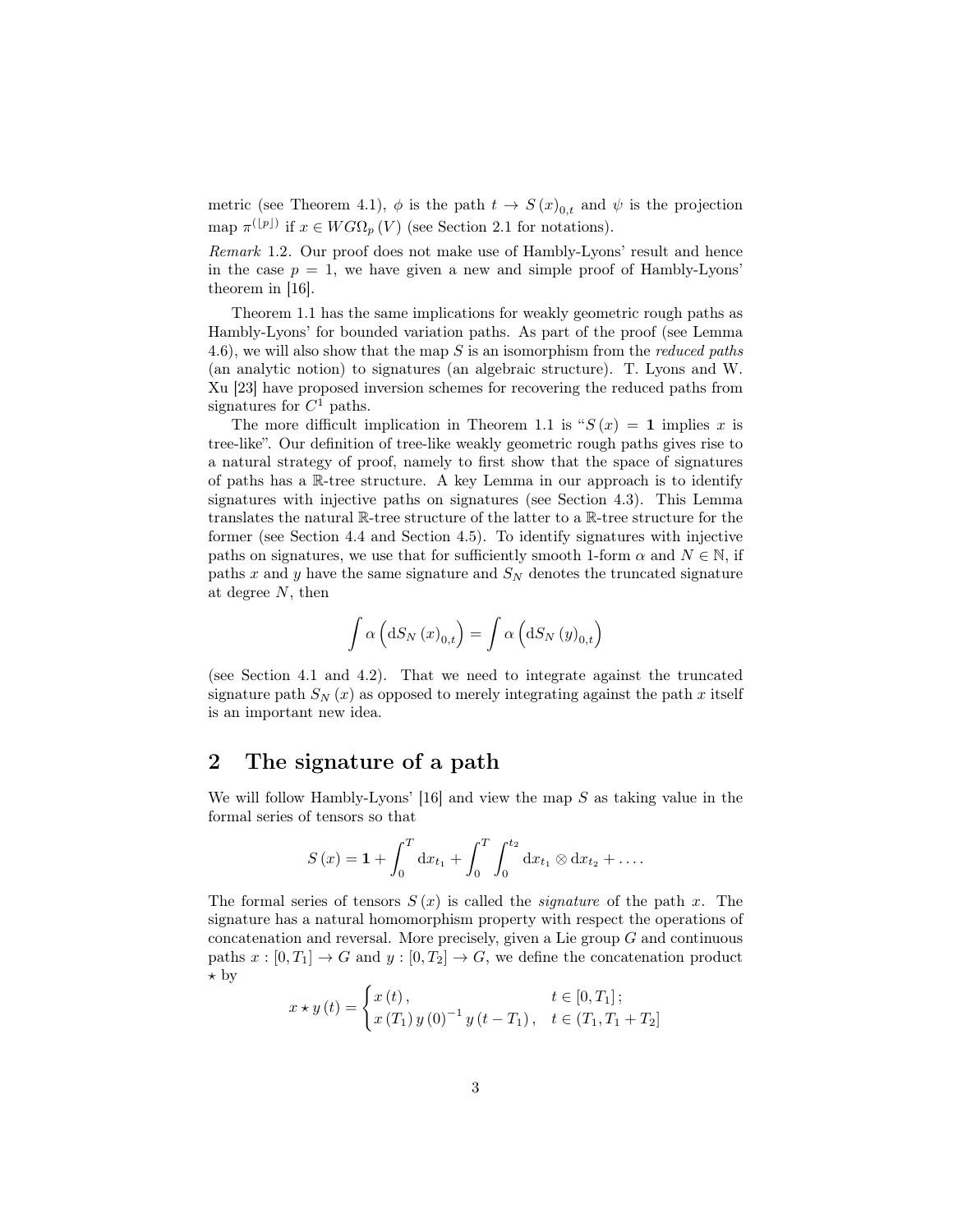and the reversal operation  $\leftarrow$  by

$$
\overleftarrow{x}(t) = x(T_1 - t), t \in [0, T_1].
$$

K.T. Chen proved two fundamental algebraic properties of the map S, which in the language of tensors can be stated as :

1. (K.T. Chen, [8])The map S satisfies

$$
S(x \star y) = S(x) \otimes (y); \ S(x) \otimes S(\overleftarrow{x}) = 1. \tag{2.1}
$$

In the rough path literature, the first identity in  $(2.1)$  is now known as Chen's identity.

2.  $(K.T. Chen, [9])$ The natural logarithm of S, in the space of non-commutative formal power series, is a Lie series.

Hambly-Lyons' characterisation of the kernel of the map  $S$  implies that the tree-like relation  $\sim$ , defined for continuous bounded variation paths x and y by

$$
x \sim y \iff x \star \overleftarrow{y}
$$
 is tree-like,

is an equivalence relation. Moreover, the space of continuous bounded variation paths in  $\mathbb{R}^d$ , quotiented by the relation  $\sim$ , is a group with respect to the binary operation  $\star$  and the inverse  $\leftarrow$ . Our main result Theorem 1.1 implies that the same holds with bounded variation paths replaced by weakly geometric rough paths.

### 2.1 Setting for rough path theory

We briefly recall the notations and settings in rough path theory, which will be identical to that in Lyons-Qian's book [21].

Let V be a Banach space. Let  $\otimes$  be a tensor product such that the tensor powers of  $V, (V^{\otimes n} : n \ge 1)$ , is equipped with a family  $(\lVert \cdot \rVert_{V^{\otimes n}} : n \ge 1)$  of norms satisfying:

1. for  $m, n \in \mathbb{N}$  and for all  $u \in V^{\otimes m}$  and  $v \in V^{\otimes n}$ ,

$$
||u \otimes v||_{V^{\otimes (n+m)}} \le ||u||_{V^{\otimes m}} ||v||_{V^{\otimes n}} ; \qquad (2.2)
$$

2. for any permutation  $\sigma$  of  $\{1, \ldots, n\}$ ,

$$
||v_1 \otimes \ldots \otimes v_n||_{V^{\otimes n}} = ||v_{\sigma(1)} \otimes \ldots \otimes v_{\sigma(n)}||_{V^{\otimes n}};
$$
\n(2.3)

3. for any bounded linear functionals f on  $V^{\otimes m}$  and g on  $V^{\otimes n}$ , there exists a unique bounded linear functional, denoted as  $f \otimes g$ , on  $V^{\otimes(m+n)}$  such that for all  $u \in V^{\otimes m}$  and  $v \in V^{\otimes n}$ ,

$$
f \otimes g (u \otimes v) = f (u) g (v).
$$
 (2.4)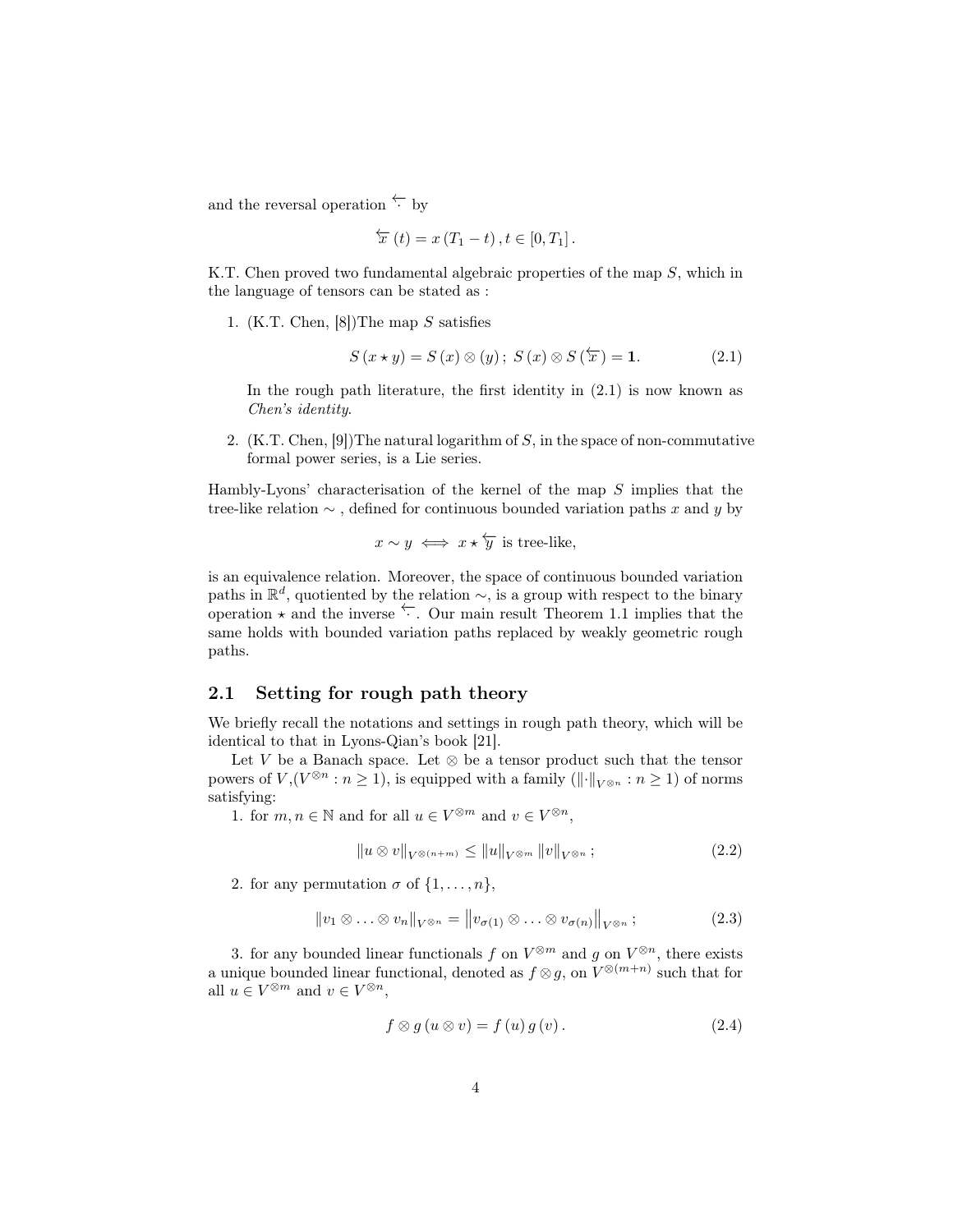A family of tensor norms satisfying conditions 1. and 2. are called a family of admissible tensor norms (see Definition 1.25 in [22]). By convention, we define  $V^{\otimes 0}$  by ℝ. The projective tensor product  $\|\cdot\|_{\vee}$ , defined for  $v \in V^{\otimes n}$  by

$$
||v||_{\vee} = \inf \left\{ \sum_{k} |v_1^k| \dots |v_n^k| : v = \sum_{k} v_1^k \otimes \dots \otimes v_n^k, \ v_i^k \in V \right\},\
$$

satisfies conditions 1.-3 (Section 5.6.1 in [21]). We will use the shorthand  $\|\cdot\|$  to denote  $\lVert \cdot \rVert_{V^{\otimes i}}$  and ab to denote  $a \otimes b$  where there is no confusion.

Let  $T((V))$  be the formal series of tensors (Definition 2.4 [22]) and  $T^{(n)}(V)$ be the truncated tensor algebra up to degree n (Definition 2.5 [22]). Let  $\pi_n$ and  $\pi^{(n)}$  denote, respectively, the natural projection map from  $T((V))$  onto  $V^{\otimes n}$  and  $T^{(n)}(V)$ . Let  $\mathcal{L}((V))$  denote the Lie formal series over V (Definition 2.2 [22]). Let  $\tilde{T}(V)$  and  $\tilde{T}^{(n)}(V)$  denote the subspaces of  $T((V))$  and  $T^{(n)}(V)$  respectively such that  $\pi_0(a) = 1$  for all  $a \in \widetilde{T}((V))$  or  $\widetilde{T}^{(n)}(V)$ . Let  $G^{(*)} = \exp(\mathcal{L}((V)))$  be the space of group-like elements (p37 [22]) and  $G^{(n)} = \pi^{(n)}(G^{(*)})$  denote the free nilpotent Lie group of step n (p37 [22]). We will equip  $G^{(n)}$  with the metric

$$
d(a,b) = \max_{i \in \{1,\ldots,n\}} ||\pi_i(a^{-1}b)||^{\frac{1}{i}}.
$$

**Definition 2.1.** Let  $G_{p.r.c}^{(*)}$  (p.r.c. for positive radius of convergence) denote respectively the element a in  $G^{(*)}$  such that

$$
\max_{i\in\mathbb{N}}\left\Vert \pi_{i}\left(a\right)\right\Vert ^{\frac{1}{i}}<\infty.
$$

We will equip  $G_{p.r.c.}^{(*)}$  with the metric

$$
d(a, b) = \max_{i \in \mathbb{N}} ||\pi_i(a^{-1}b)||^{\frac{1}{i}}
$$

(see Lemma 1.1 in [5] for a proof of the symmetric property of  $d$ ). Let  $E$  be a metric space. We say a continuous function  $x : [0, T] \to E$  has finite p-variation if

$$
||x||_{p-var} = \sup_{\mathcal{P}} \left( \sum_{t_i \in \mathcal{P}} d\left(x_{t_i}, x_{t_{i+1}}\right)^p \right)^{\frac{1}{p}} < \infty
$$

where the supremum is taken over all partitions  $P$  of  $[0, T]$ .

**Definition 2.2.** The space of weakly geometric rough paths,  $W G \Omega_p(V)$ , is the set of all continuous functions from a compact interval  $[0, T]$  to  $G^{(\lfloor p \rfloor)}$  with finite p-variation.

For  $x, y \in WG\Omega_p(V)$  such that  $x_0 = y_0$ , we define the *p*-variation metric

$$
d_{p-var}(x,y) = \max_{1 \leq i \leq \lfloor p \rfloor} \sup_{\mathcal{P}} \left( \sum_{t_j \in \mathcal{P}} \left\| \pi_i \left( x_{t_j}^{-1} x_{t_{j+1}} - y_{t_j}^{-1} y_{t_{j+1}} \right) \right\|^{\frac{p}{i}} \right)^{\frac{i}{p}}.
$$

We will use 1 to denote the identity element with respect to  $\otimes$  in  $T((V))$ .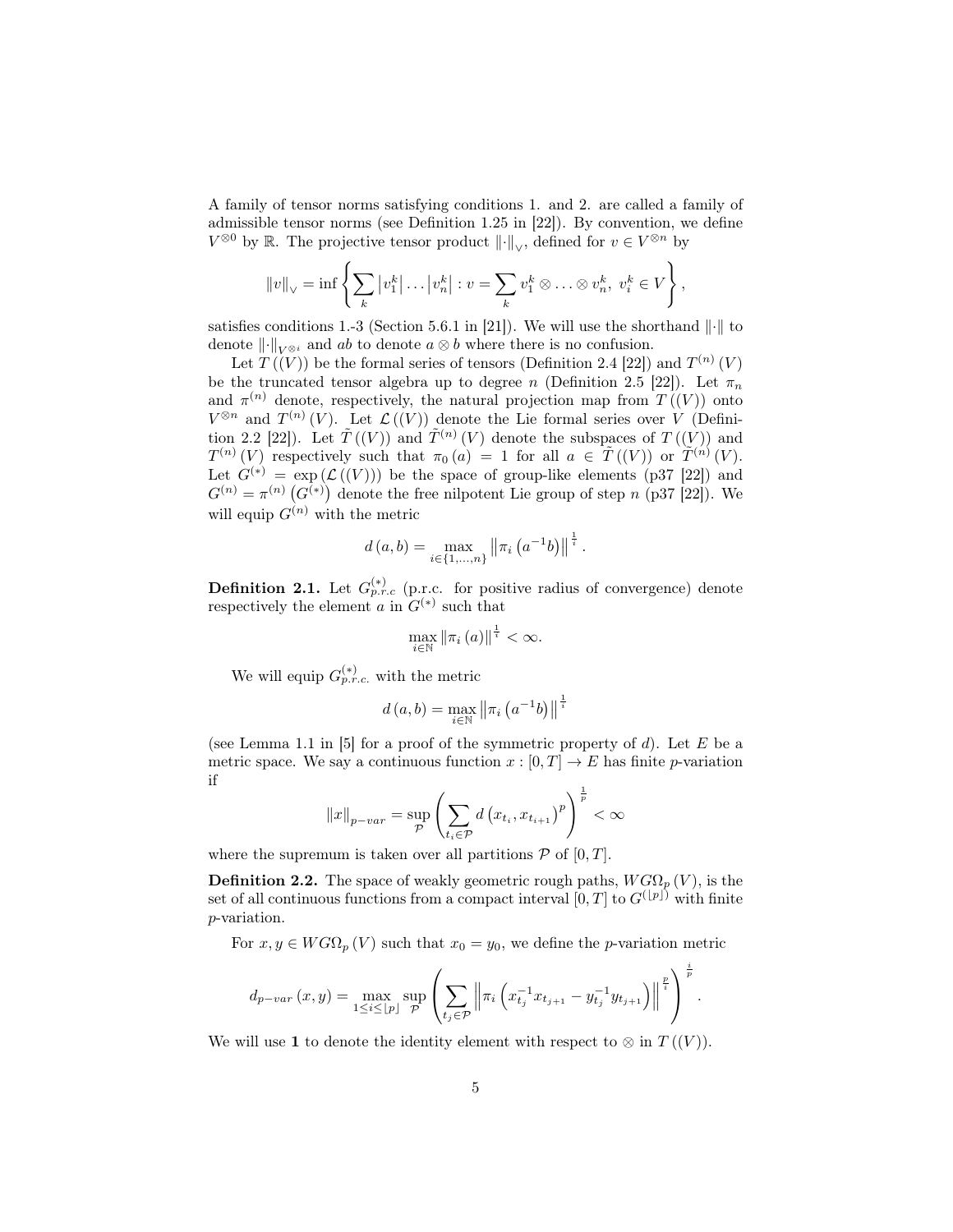Proposition 2.1. (Extension Theorem, Theorem 2.2.1 [20] and Corollary 3.9 in [7]) Let  $x \in WG\Omega_p(V)$ . There exists a unique continuous path  $S(x)_{0,+}$ :  $[0,T] \to G_{p.r.c}^{(*)}$  with finite p-variation such that  $S(x)_{0,0} = 1$  and  $\pi^{([p])} (S(x)_{0,t}) =$  $x_0^{-1}x_t$ . We will call  $S(x)_{0,T}$  the signature of x.

We will often omit the subscript and use the shorthand  $S(x)$  for the signature of x. We will also use  $S_N(x)$  to denote  $\pi^{(N)}(S(x))$ .

### 3 Tree-like paths have trivial signature

### 3.1 Preliminary definitions

**Definition 3.1.** Let V be a topological space and let  $x : [a, b] \rightarrow V$ ,  $\tilde{x} : [c, d] \rightarrow$ V be continuous paths taking value in V. We say x is a reparametrisation of  $\tilde{x}$ if there exists a homeomorphism  $\sigma$  of  $[c, d]$  onto  $[a, b]$  such that  $x_{\sigma(t)} = \tilde{x}_t$  for all t.

**Definition 3.2.** Let  $\tau$  be a R-tree and  $a, b \in \tau$ , we will use the notation [a, b] to denote the unique (up to reparametrisation) injective continuous function  $x : [0, T] \to \tau$  on some compact interval  $[0, T]$  such that  $x_0 = a$  and  $x_T = b$ .

**Definition 3.3.** Let  $V$  be a topological space. A *rooted loop* in  $V$  is a continuous function  $x : [s, t] \to V$   $(s \leq t)$  such that  $x_s = x_t$ . The element  $x_s$  is known as the root of x.

**Definition 3.4.** Let  $\tau$  be a R-tree and  $r \in \tau$ . We may define a partial order  $\preceq$ with respect to r on  $\tau$  by

$$
a \preceq b \iff [r, a] \subseteq [r, b]. \tag{3.1}
$$

#### 3.2 The central case

**Lemma 3.1.** Let  $\tau$  be a R-tree and  $\phi : [0, T] \rightarrow \tau$  be a rooted loop. Suppose there exists a partition  $P = (t_0, \ldots, t_n)$  of  $[0, T]$  such that if  $t_i$ ,  $t_{i+1}$  are adjacent points in  $\mathcal{P}$ , then  $\phi|_{[t_i,t_{i+1}]}$  is (not necessarily strictly) monotone with respect to the root of  $\phi$ . If  $\psi : \tau \to G^{[p]}$  is such that  $\psi \circ \phi \in WG\Omega_p(V)$ , then  $\psi \circ \phi$  has trivial signature.

*Proof.* We will prove by induction on  $|\mathcal{P}|$ . In the case  $|\mathcal{P}| = 2$ , as  $\phi|_{[0,T]}$ is monotonic and  $\phi(0) = \phi(T)$ ,  $\phi$  is forced to be constant. In particular,  $S(\psi \circ \phi) = 1$ . For the induction step, let  $\tau_{\text{max}} \in \phi(\mathcal{P})$  be such that there does not exists  $s \in \phi(\mathcal{P}), s \succ \tau_{\text{max}}$ . Let  $t_i \in \mathcal{P}$  be such that  $\phi(t_i) = \tau_{\text{max}}$ . Since  $\phi(t_{i-1}) \preceq \phi(t_i), \phi(t_{i+1}) \preceq \phi(t_i)$  and the set  $\{t | t \preceq \phi(t_i)\}$  is totally ordered, we may assume, without loss of generality, that  $\phi(t_{i-1}) \preceq \phi(t_{i+1})$ . Let  $t' \in [t_{i-1}, t_i]$ be such that  $\phi(t') = \phi(t_{i+1})$ . Then  $\phi|_{[0,t'] \cup [t_{i+1},T]}$  is piecewise monotone with respect to the partition  $\mathcal{P}\backslash \{t_i\}$ . Therefore, by induction hypothesis,

$$
S(\psi \circ \phi|_{[0,t'] \cup [t_{i+1},T]}) = 1.
$$
\n(3.2)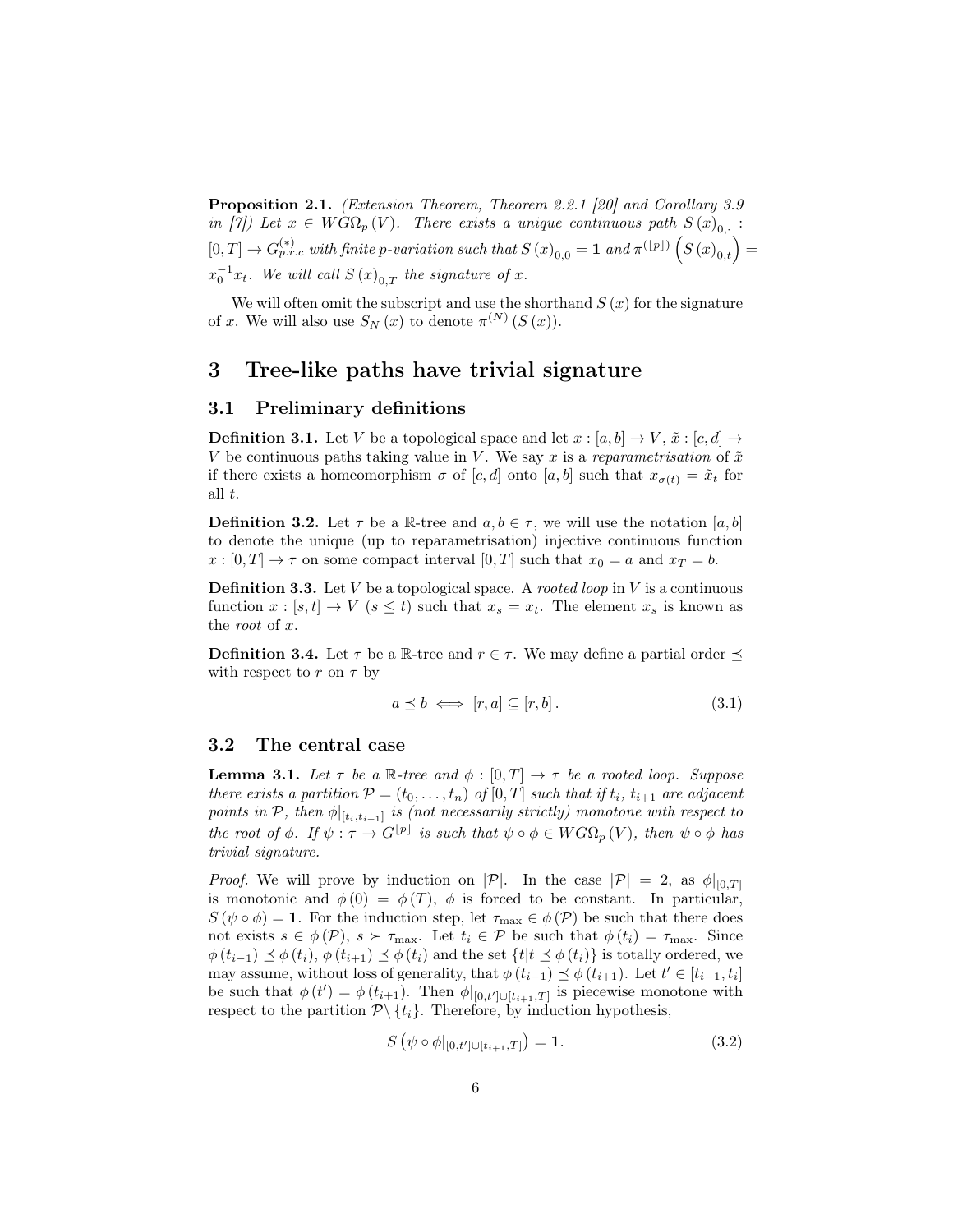As  $\phi|_{[t',t_i]}$  and  $\phi|_{[t_i,t_{i+1}]}$  are the unique injective curves connecting  $\phi(t_i)$  and  $\phi(t_{i+1})$  with opposite orientation, by the homomorphism property of signature (see Lemma 1.3 in [5]),

$$
S(\psi \circ \phi|_{[t',t_i]}) \otimes S(\psi \circ \phi|_{[t_i,t_{i+1}]}) = \mathbf{1}.
$$

Hence  $S(\psi \circ \phi|_{[t',t_{i+1}]}) = 1$  which implies, by (3.2) and Chen's identity, that  $S(\psi \circ \phi) = \mathbf{1}.$  $\Box$ 

### 3.3 Reducing to the central case

We will need the following result of general topology from [6], which allows us to erase loops from a continuous path to obtain an injective continuous path.

**Lemma 3.2.** (R. Börger [6])Let X be a Hausdorff space and let  $\varphi : [0,1] \rightarrow$ X be continuous with  $\varphi(0) \neq \varphi(1)$ . Then there exist a closed subset  $A \subset$  $[0, 1]$ , a continuous and order-preserving map  $q : [0, 1] \rightarrow [0, 1]$ , and an injective continuous map  $\psi : [0, 1] \to X$  with the following properties:

 $(i)\psi(0) = \varphi(0), \psi(1) = \varphi(1).$  $(ii)\psi \circ q|_A = \varphi|_A.$  $(iii)q|_A: A \rightarrow [0,1]$  is surjective.

*Remark* 3.1. The Lemma holds with [0, 1] replaced by any interval [0, T],  $T > 0$ .

Proof of the "tree-like paths have trivial signature" part of Theorem 2.1. Using the notation in Definition 1.1, let the functions  $\phi : [0, T] \to \tau$  and  $\psi : \tau \to G^{([p])}$  be a factorisation for the tree-like path x. Let  $\prec$  be the natural partial order (see Definition 3.4) with respect to the root of  $\phi$ . For any  $a, b \in \tau$ , we define  $a \wedge b$ to be the unique element of  $\tau$  such that

$$
[\phi(0), a \wedge b] = [\phi(0), a] \cap [\phi(0), b]
$$

(see Lemma 2.3 in [11] for the existence of  $a \wedge b$ ). Let P be a partition of [0, T]. Let

$$
B = \left\{ \phi(t_{i_1}) \wedge \ldots \wedge \phi(t_{i_n}) : t_{i_1}, \ldots, t_{i_n} \in \mathcal{P}, n \leq |\mathcal{P}|\right\}.
$$

The set B can be interpreted as the set of branched points in the subtree of  $\tau$ spanned by  $\phi(\mathcal{P})$ . Note that for any  $b_1, b_2 \in B$  we have  $b_1 \wedge b_2 \in B$ . Define a sequence  $(s_i)$  by  $s_0 = 0$ ,

$$
s_{i+1} = \inf \left\{ v > s_i : \phi(v) \in B \setminus \{\phi(s_i)\}\right\}.
$$

By the continuity of  $\phi$  and the finiteness of B,  $(s_i)$  is a finite sequence. Let  $\overline{P'} = (s_i)$ . For each  $s_i$ , we construct an injective path  $x_i^{s_i, s_{i+1}}$  in  $\tau$  in the following way: if we apply Lemma 3.2 to erase loops from the path

$$
\varphi(t) = \left(\phi|_{[s_i, s_{i+1}]}, \psi \circ \phi|_{[s_i, s_{i+1}]}\right) \in \tau \times V,\tag{3.3}
$$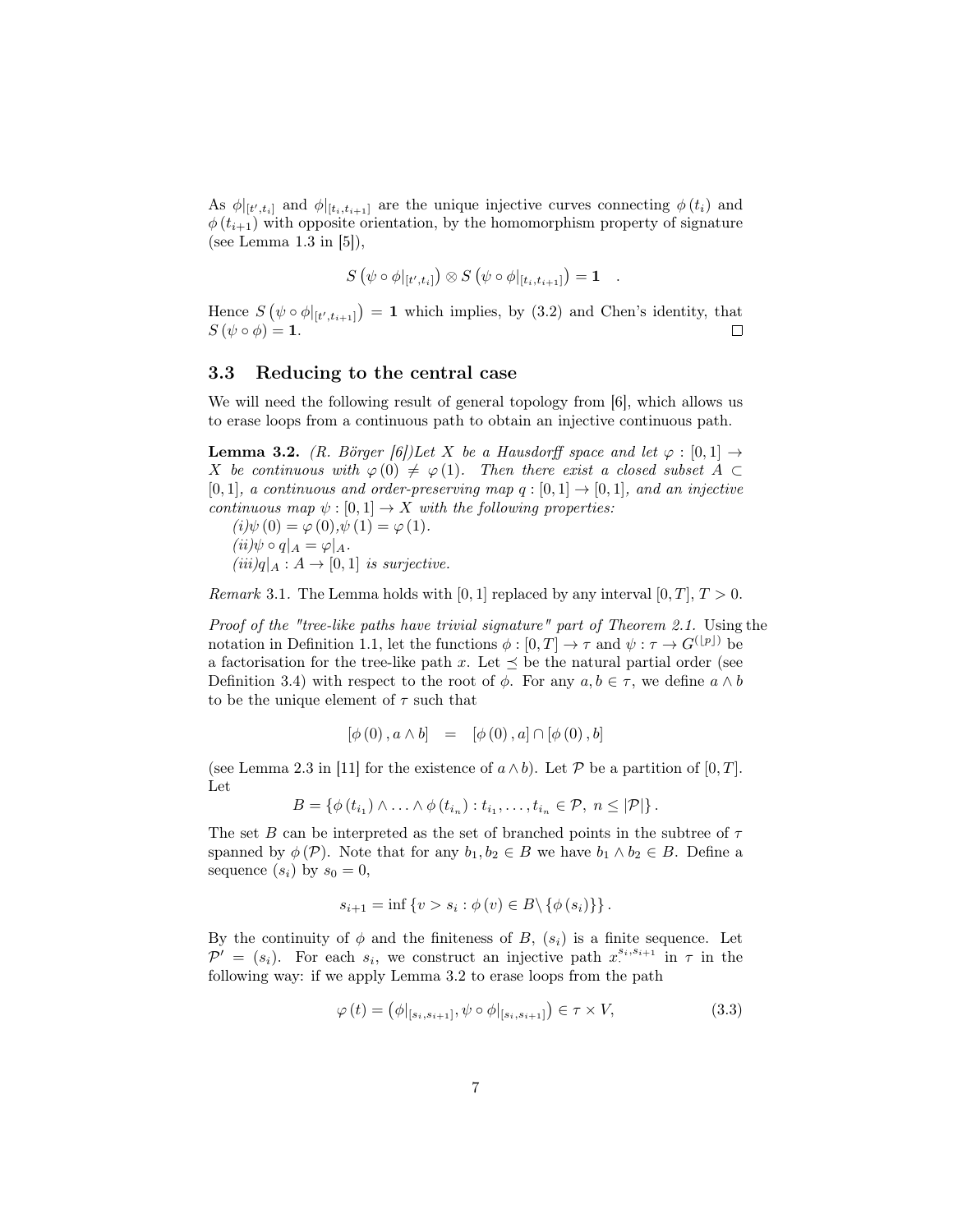we obtain a continuous injective path  $\eta$  in  $\tau \times V$ . The path  $x^{s_i, s_{i+1}}$  is the projection of  $\eta$  onto  $\tau$ . Define  $\phi' : [0, T] \to \tau$  so that for each  $s_i \in \mathcal{P}'$ 

$$
\begin{array}{rcl}\n\phi'(t) & = & \phi(t), \ t \in \mathcal{P}' \\
& = & x_t^{s_i, s_{i+1}}, \ s_i \le t \le s_{i+1}\n\end{array}
$$

and let  $x^{\mathcal{P}'} := \psi \circ \phi'$ . As the self-intersection of  $\varphi$  in (3.3) coincides with the self-intersection with of  $\phi|_{[s_i,s_{i+1}]}$ , the path  $x^{\mathcal{P}'}|_{[s_i,s_{i+1}]}$  is a natural projection of  $\eta$  (see line below 3.3) onto V. Therefore,  $x^{\mathcal{P}'}|_{[s_i,s_{i+1}]}$  is continuous for all i.

We now show that if  $s_{i-1}, s_i$  are adjacent points in  $\mathcal{P}'$ , then either  $\phi(s_{i-1}) \preceq$  $\phi(s_i)$  or  $\phi(s_i) \preceq \phi(s_{i-1})$ . As stated in Lemma 2.1 in [11], the image of the continuous path  $\phi|_{[s_i,s_{i+1}]}$  in a R-tree must contain  $[\phi(s_i), \phi(s_{i+1})]$  and in particular the element  $\phi(s_i) \wedge \phi(s_{i-1})$ . As  $\phi(s_i) \wedge \phi(s_{i-1}) \in B$ , by the construction of the sequence  $(s_i)$ ,  $\phi(s_i) \wedge \phi(s_{i-1})$  must be either equal to  $\phi(s_i)$  or  $\phi(s_{i+1})$ .

In particular,  $\phi'$  is piecewise monotone. Since the *p*-variation of  $x^{p'}$  is dominated by the p-variation of x,  $x^{\mathcal{P}'} \in WG\Omega_p(V)$ . Therefore,  $x^{\mathcal{P}'}$  satisfies the assumptions of the central case, Lemma 3.1, and hence has trivial signature. Let  $\mathcal{P}_n$  be a sequence of partitions such that  $|\mathcal{P}_n| \to 0$  as  $n \to \infty$ . Let  $\mathcal{P}'_n$  be the corresponding sequence constructed as above. Trivially, we have  $||x^{\mathcal{P}'_n}||_{p-var} \le ||x||_{p-var}.$  As  $|\mathcal{P}'_n| \to 0$ ,  $x^{\mathcal{P}'_n}$  converges uniformly to x. By Lemma 1.5 in [5], there exists a subsequence  $x^{\mathcal{P}'_{n_k}}$  such that  $S(x^{\mathcal{P}'_{n_k}}) \to S(x)$ as  $k \to \infty$ . As  $S\left(x^{\mathcal{P}'_{n_k}}\right) = 1$  for all k, the result follows.  $\Box$ 

### 4 Paths with trivial signature are tree-like

### 4.1 A special functional on signature

The following is a key ingredient in the proof of our main result. It establishes a relation between a weakly geometric rough path  $x \in WG\Omega_p(V)$  and its signature other than the one given in the Extension Theorem 2.1.

**Lemma 4.1.** (Integration of 1-form is a functional of signature)Let  $x, y \in$  $WG\Omega_p(\mathbb{R}^d), \pi_1(x_0) = \pi_1(y_0) = 0$  and  $S(x) = S(y)$ . Then for any  $N \in \mathbb{N}$  and any  $C_c^K$  1-form  $\psi$  on  $\mathbb{R}^d$  with  $K > p-1$ , we have

$$
\int \psi (\mathrm{d}x_u) = \int \psi (\mathrm{d}y_u). \tag{4.1}
$$

Proof. Suppose that

$$
\psi \left( dx \right) = \sum_{i=1}^{d} \psi_i \left( x \right) dx^i.
$$

Assume for now that  $\{\psi_i\}$  were all polynomial functions. Then each  $\psi_i(\pi_1(x_u))$ can be expressed as a linear functional (independent of path  $x$  and time  $u$ ) of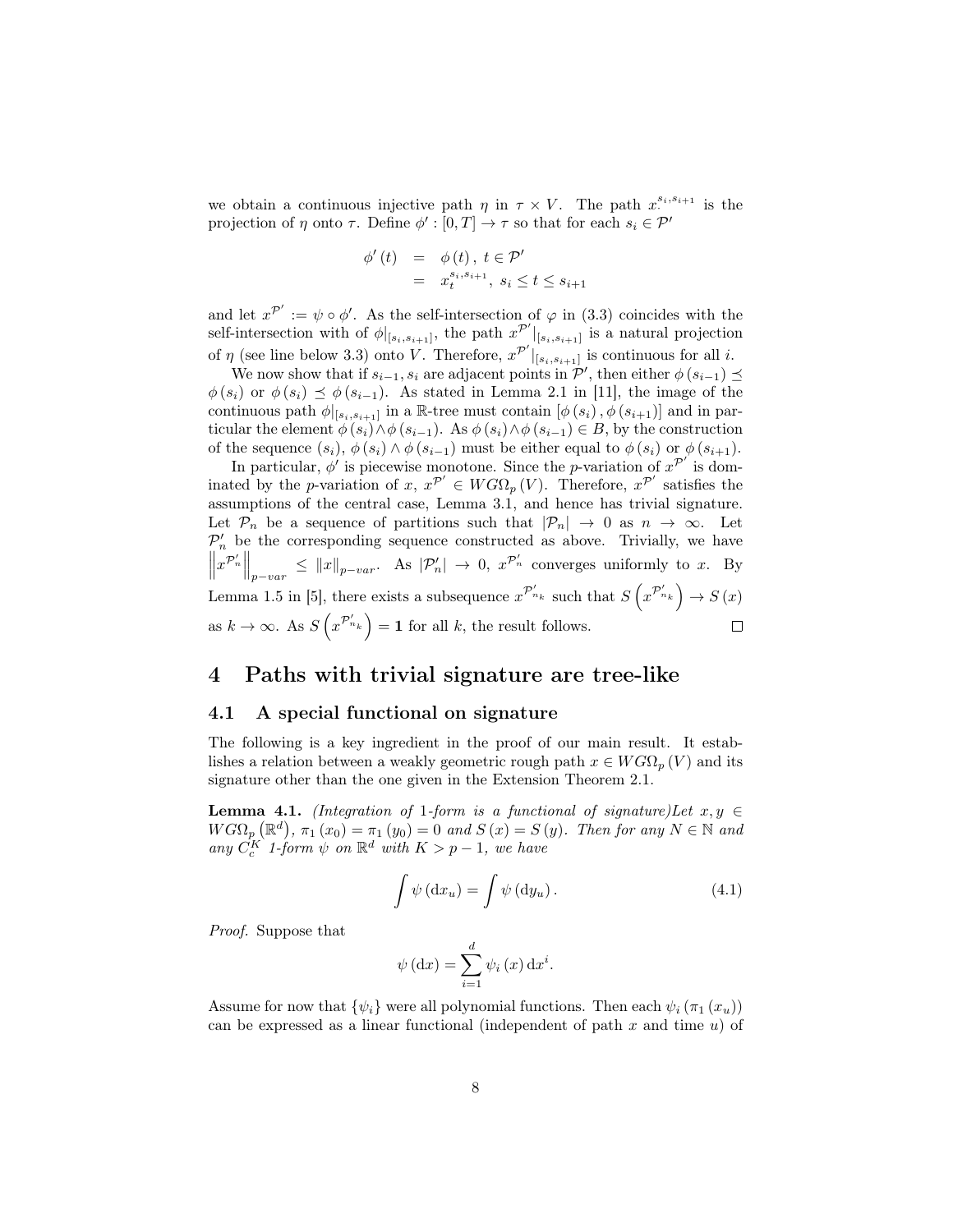$S(x)_{0,u}$  (see Theorem 2.15 [22]). Since

$$
S(x) = \mathbf{1} + \int_0^T S(x)_{0,t} \otimes dx_t,
$$

the integral  $\int \psi(\pi_1(x_u)) dx_u$  is also a linear functional, independent of x, of  $S(x)$  and the desired result holds when  $\psi_i$  are polynomials for all i. It now suffices to note that functions in  $C_c^K$  can be approximated by polynomials in the  $\text{Lip}(K)$ -norm ([1]) and the map

$$
\psi \to \int \psi (dz)
$$

is continuous in the Lip(K)-norm for  $K > p - 1$  ([14], Theorem 10.50).

#### $\Box$

### 4.2 Finite dimensional projection of the signature path

As pointed out in the introduction, the class of functionals

$$
\left\{ x \to \int \psi \left( dx \right) : \psi \text{ smooth 1-forms} \right\}
$$

is insufficient to separate signatures. Indeed, if  $x$  and  $y$  are any weakly geometric rough paths, then for any smooth 1-form, the additivity of integral will imply that

$$
\int \psi \left( d \left( x \star y \right) \right) = \int \psi \left( d \left( y \star x \right) \right),
$$

whereas in general  $S(x \star y) \neq S(y \star x)$ . Therefore, we will consider a larger class of functionals, namely

$$
\left\{ x \to \int \psi \left( dS \left( x \right)_{0,t} \right) : \psi \text{ smooth 1-forms} \right\},\
$$

if we could at all make sense of the integral. However, the finite dimensional nature of Lemma 4.1 forces us to use finite dimensional projection. We first truncate the path in  $G_{p.r.c.}^{(*)}$  to a path in  $G^{(n)}(V)$  and show that a path in  $G^{(n)}(V)$  with finite p-variation can be lifted to a p-weakly geometric rough path. Then we project the infinite dimensional space V to  $\mathbb{R}^d$  using a linear map Φ. In Section 4.2.1, we will make sense of the integral

$$
\int \psi \left( \mathrm{d}\Phi \circ S_{N}\left( x\right) _{0,t}\right)
$$

for a bounded linear functional  $\Phi$  on  $\bigoplus_{i=1}^{N} V^{\otimes i}$ , a smooth 1-form  $\psi$ , a weakly geometric rough path x and  $N \in \mathbb{N}$ . In Section 4.2.2., we will show that for any two disjoint pieces of signature paths, there will be a finite dimensional projection so that their images remain separated.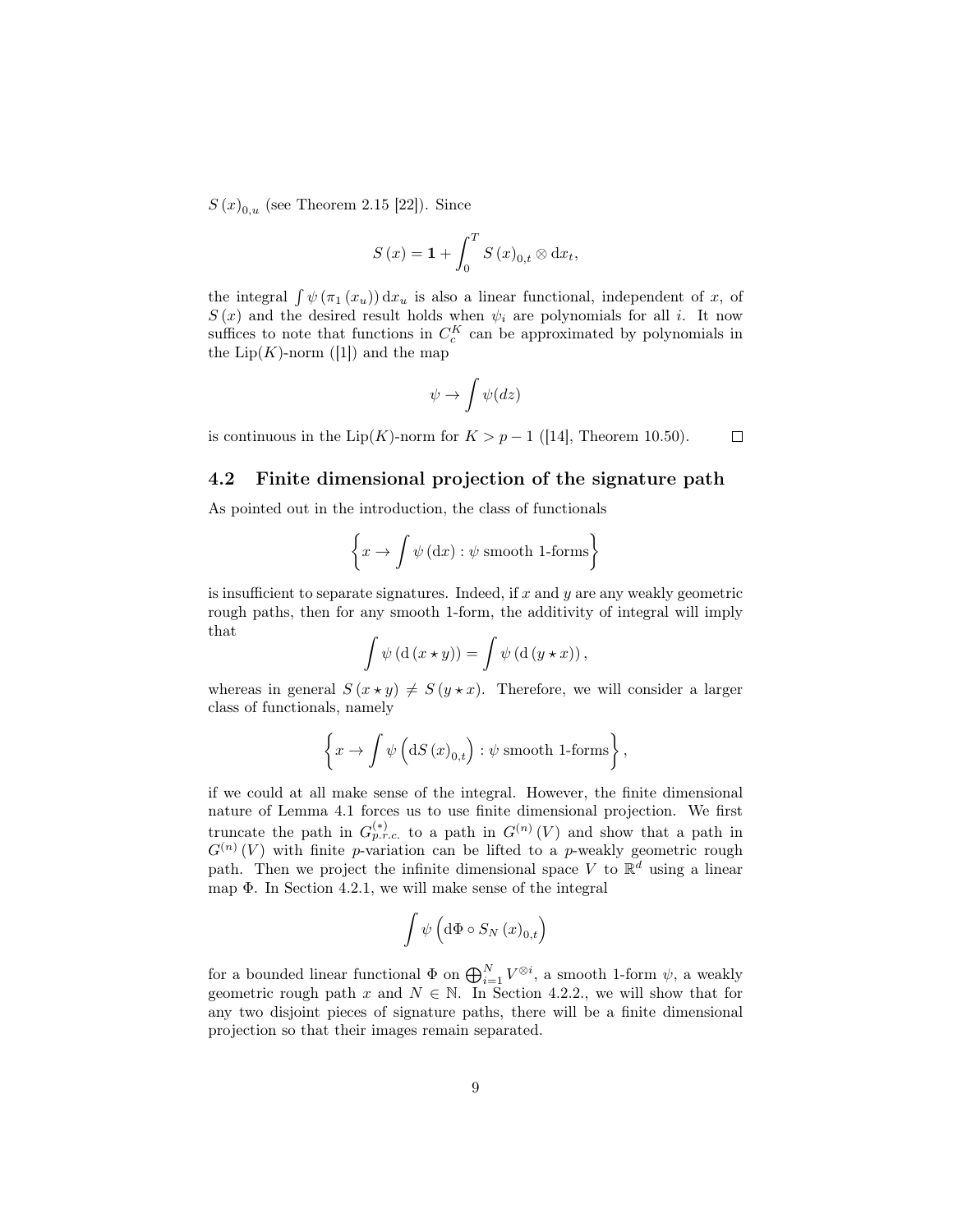### 4.2.1 Integration against the signature path

Let x be a weakly geometric rough path. In order to apply Lemma 4.1 to  $S_N(x)$ , we need to lift  $S_N(x)_{0,\cdot}$  as a weakly geometric rough path. Let  $W=\bigoplus_{i=1}^N V^{\otimes i}$ . We will implicitly identify  $W^{\otimes n}$  with  $\bigoplus_{i_1,\dots,i_n=1}^N V^{\otimes (i_1+\dots+i_n)}$ . Let  $\pi_{i_1,\dots,i_n}$  denote the projection of  $\bigoplus_{i_1,\dots,i_n=1}^N V^{\otimes (i_1+\dots+i_n)}$  to the component  $(i_1,\dots,i_n)$ . We will equip  $W^{\otimes n}$  with the norm

$$
||v||_{W^{\otimes n}} = \sum_{1 \le i_1, ..., i_n \le N} ||\pi_{i_1, ..., i_n}(v)||_{V^{\otimes (i_1 + ... + i_n)}}.
$$
 (4.2)

It is easy to see that the family of tensor norms  $\|\cdot\|_{W^{\otimes n}}$  is admissible. In this section, we will use the notation  $\pi_k$  to denote the projection from  $T((W))$  onto  $W^{\otimes k}$ .

 ${\bf Lemma \ 4.2.} \ \ Let \ N \in {\mathbb N}. \ \ Then \ exists \ a \ map \ {\mathcal J}: WG\Omega_p \left( V \right) \rightarrow WG\Omega_p \left( \bigoplus_{i=0}^N V^{\otimes i} \right)$ such that for all  $x \in WG\Omega_p(V)$ :

1.  $\pi_1(\mathcal{J}(x)) = S_N(x)_{0,.};$ 

=

2. If  $x, y \in WG\Omega_n(V)$  is such that  $S(x) = S(y)$ , then  $S(\mathcal{J}(x)) = S(\mathcal{J}(y))$ .

*Proof.* Suppose for now that x is a path with bounded variation and  $S(x) =$  $(1, X^1, X^2, \ldots)$  where  $X^i \in V^{\otimes i}$ . Then we may define  $\mathcal J$  by condition 1. in the Lemma. We define:

1. for  $v_1 \in V^{\otimes k_1}, \ldots, v_n \in V^{\otimes k_n}$ , a map  $F_{m_1,...,m_n}(v_1, \ldots, v_n)$  on  $V^{\otimes (m_1 + ... + m_n)}$ so that for all  $w_1 \in V^{\otimes m_1}, \ldots, w_n \in V^{\otimes m_n}$ ,

$$
F_{m_1,\ldots,m_n}(v_1,\ldots,v_n)[w_1\otimes\ldots\otimes w_{m_1+\ldots+m_n}]
$$
  
=  $v_1\otimes w_1\otimes\ldots\otimes w_{m_1}\otimes v_2\otimes w_{m_1+1}\otimes\ldots\otimes w_{m_1+m_2}$   
 $\otimes\ldots\otimes v_n\otimes w_{m_1+\ldots+m_{n-1}+1}\otimes\ldots\otimes w_{m_1+\ldots+m_n};$ 

2. for a permutation  $\sigma$  on  $\{1, \ldots, n\}$ , a map on  $V^{\otimes n}$ , also denoted by  $\sigma$ , by

 $\sigma(v_1\otimes \ldots \otimes v_n)=v_{\sigma(1)}\otimes \ldots \otimes v_{\sigma(n)};$ 

3. for  $j_1, \ldots, j_n \in \mathbb{N}, OS (j_1, \ldots, j_n)$  as the set of ordered shuffles (see p72 [22]). By Chen's identity (2.1),

$$
\pi_{i_1,\dots,i_n}\left(S\left(\mathcal{J}\left(x\right)\right)_{s,t}\right) \tag{4.3}
$$

$$
= \int_{s < s_1 < \ldots < s_n < t} dX_{0,s_1}^{i_1} \otimes \ldots \otimes dX_{0,s_n}^{i_n}
$$
 (4.4)

$$
= \sum_{j_n=1}^{i_n} \dots \sum_{j_1=1}^{i_1} F_{j_1, \dots, j_n} \left( X_{0,s}^{i_1-j_1}, \dots, X_{0,s}^{i_n-j_n} \right) \left[ \int_{s < s_1 < \dots < s_n < t} dX_{s,s_1}^{j_1} \otimes \dots \otimes dX_{s,s_n}^{j_n} \right]
$$
\n
$$
= \sum_{j_n=1}^{i_n} \dots \sum_{j_1=1}^{i_1} F_{j_1, \dots, j_n} \left( X_{0,s}^{i_1-j_1}, \dots, X_{0,s}^{i_n-j_n} \right) \left[ \sum_{\pi \in OS(j_1, \dots, j_n)} \pi \left( X_{s,t}^{j_1 + \dots + j_n} \right) \right]. \tag{4.5}
$$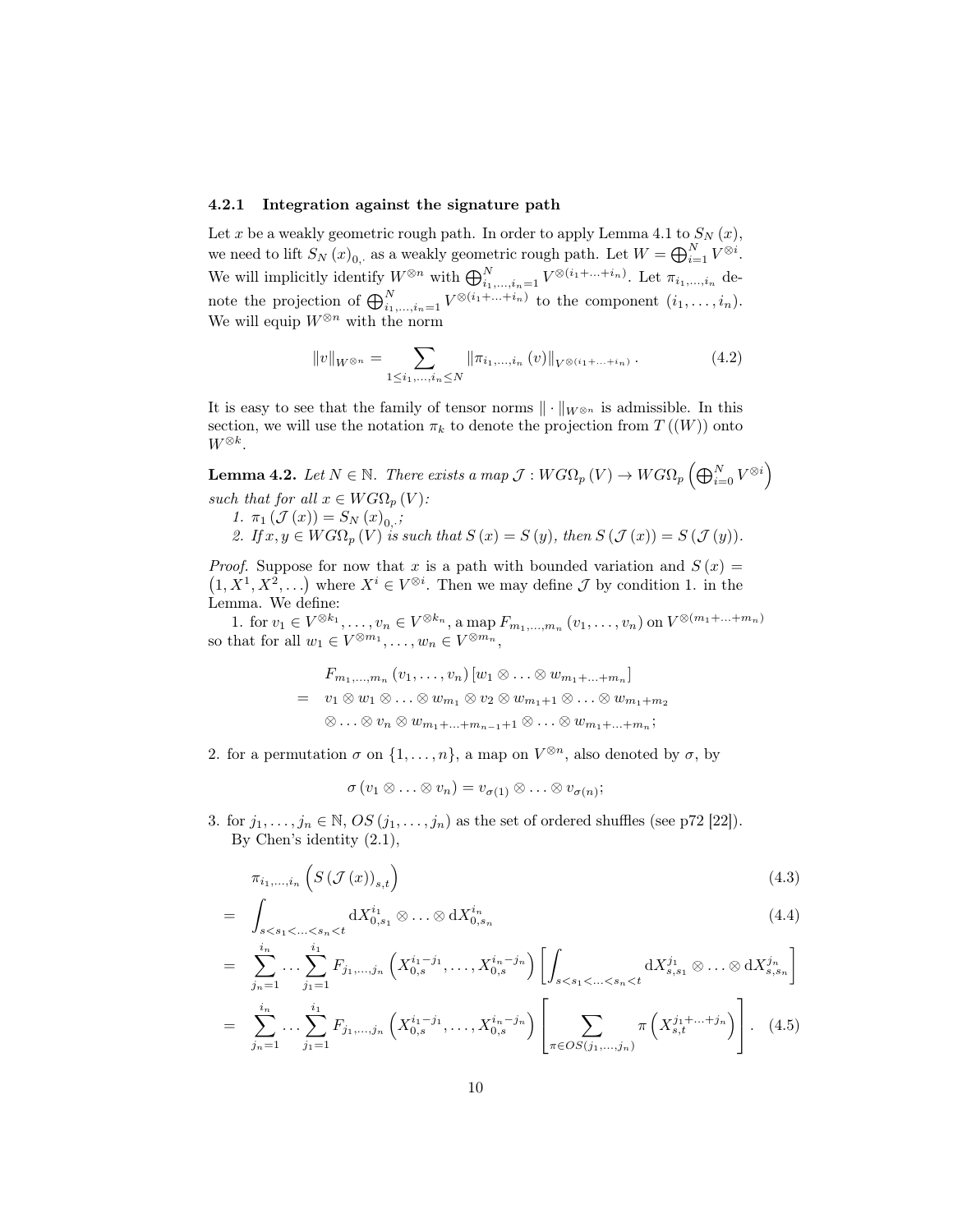The final identity (4.5) uses identity (4.9) in [22].

We first restrict our attention to the finite dimensional case. For  $x \in$  $W G \Omega_p (\mathbb{R}^d)$ , we will define  $\mathcal{J}(x)$  so that  $(4.3)$  holds. To show that  $\mathcal{J}(x)$  is a weakly geometric rough path, we observe that if  $x$  were to have bounded variation, then  $S(\mathcal{J}(x))$  will satisfy Chen's identity and lie in  $G_{p.r.c}^{(*)}$   $(G_{p.r.c}^{(*)}$  here refers to group-like elements over  $\bigoplus_{i=0}^{N} V^{\otimes i}$  instead of V). For  $x \in WG\Omega_p (\mathbb{R}^d)$ , let  $p' > p$  and let  $x_n$  be a sequence of bounded variation paths converging in  $d_{p'-var}$  to x (see Corollary 8.26 in [14] for the existence of such sequence). As  $S(x_n) \to S(x)$  as  $n \to \infty$  (Corollary 9.11 in [14]), each  $S(\mathcal{J}(x_n))$  satisfies Chen's identity (2.1) and lies in  $G_{p.r.c.}^{(*)}$ . We see by taking limit that  $S(\mathcal{J}(x))$ will still satisfy Chen's identity and lie in  $G_{p.r.c.}^{(*)}$ . Moreover, for all terms in the sum in (4.5)  $j_1 + \ldots + j_n \ge n$ , which implies that  $S(\mathcal{J}(x))$  has finite p-variation. Therefore,  $\mathcal J$  maps  $W G \Omega_p (V)$  to  $W G \Omega_p \left( \bigoplus_{i=0}^N V^{\otimes i} \right)$ . The expression (4.5) gives not just the expression for  $\mathcal{J}(x)$  but also for the signature of  $\mathcal{J}(x)$ , which in particular implies the signature of the map  $\mathcal{J}(x)$  is determined by the signature of x. The infinite dimensional case of this result is included as Lemma 1.2 in [5]  $\Box$ 

**Lemma 4.3.** Let W be a Banach space and  $\Phi: W \to \mathbb{R}^d$  be a continuous linear functional on W. Then there exists a map  $\mathbf{F}: WG\Omega_p(W) \to WG\Omega_p(\mathbb{R}^d)$  such that for all  $x \in WG\Omega_p(W)$ :

1.  $\pi_1(\mathbf{F}(x)) = \Phi(\pi_1(x));$ 

2. If  $x, y \in WG\Omega_p(W)$  is such that  $S(x) = S(y)$ , then  $S(F(x)) =$  $S(\mathbf{F}(y))$ .

*Proof.* For any linear map  $\Phi: W \to \mathbb{R}^d$ , by the admissibility conditions (2.2) and (2.4) of the tensor product, we may continuously extend  $\Phi$  to a bounded linear operator on  $T^{(N)}(W)$  such that for  $w_1, \ldots, w_N \in W$ ,

$$
\mathbf{\Phi}(w_1\otimes\ldots\otimes w_N)=\mathbf{\Phi}(w_1)\otimes\ldots\otimes\mathbf{\Phi}(w_N).
$$

Let  $x \in WG\Omega_p(W)$ . As  $\Phi$  is a bounded linear operator and the family of tensor norms on  $(W^{\otimes n} : 1 \le n \le N)$  satisfies the admissibility conditions (2.2) and (2.4),  $\Phi(x)$  has finite *p*-variation. As  $\Phi$  is a homomorphism with respect to ⊗, for all  $t \geq 0$ ,  $\Phi(x_t)$  lies in the  $|p|$ -step free nilpotent Lie group  $G^{[p]}$  over  $\mathbb{R}^d$ . Therefore,  $\Phi(x) \in WG\Omega_p(\mathbb{R}^d)$ . By construction,  $\pi_1(\Phi(x)) = \Phi(\pi_1(x))$ . Moreover, again by the homomorphism property of  $\Phi$  and admissibility conditions (2.2) and (2.4) of the tensor norms, we have

$$
\Phi\left(S_{N}\left(x\right)\right)=S_{N}\left(\Phi\left(x\right)\right)
$$

which implies property 2. in the Lemma.

 $\Box$ 

#### 4.2.2 Separation of signature paths

The following two lemmas together will tell us that with a careful choice of truncation or finite dimensional projection, the images of disjoint signature paths will remain disjoint.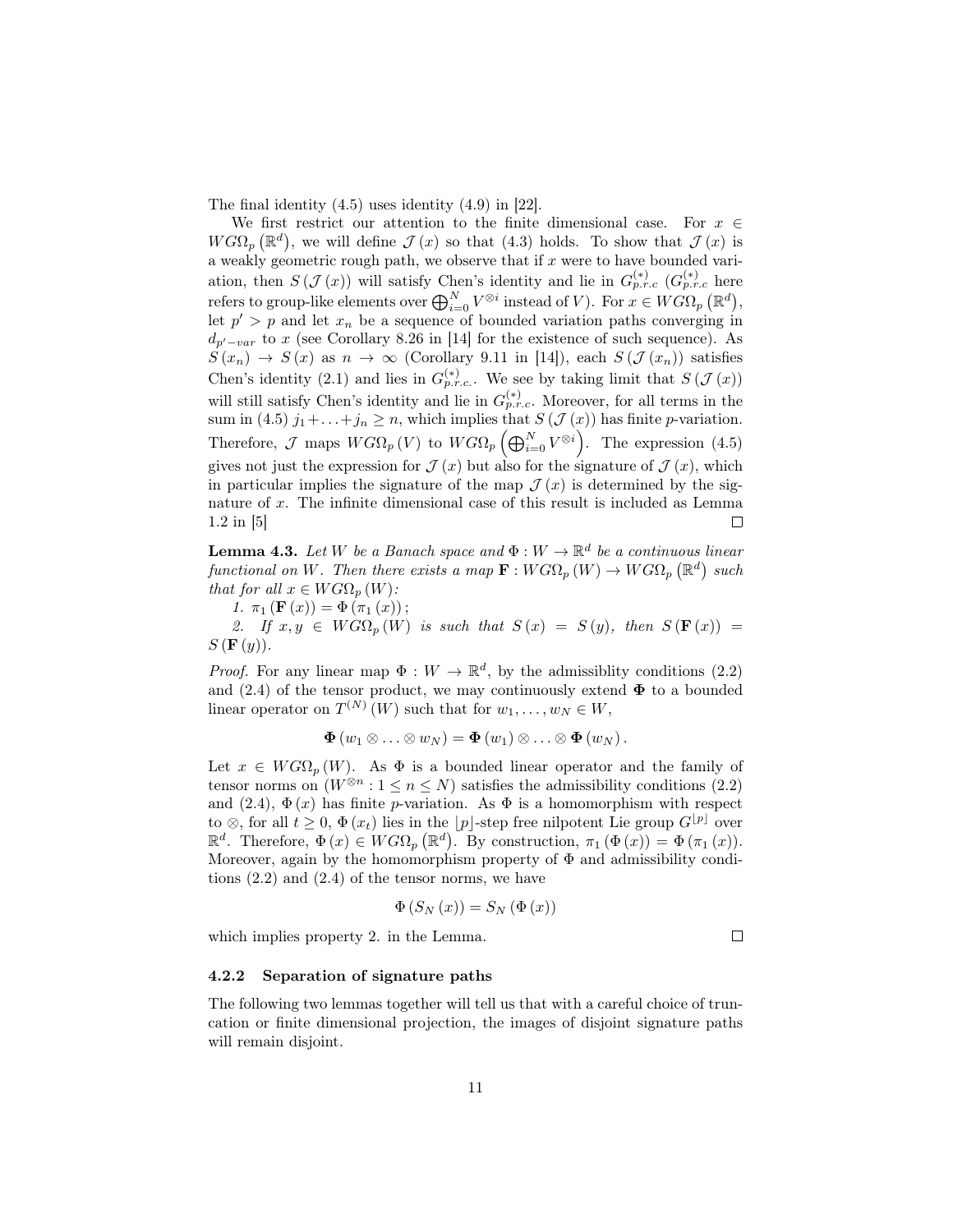Lemma 4.4. Let  $\Delta = \{(s, t) \in [0, T]^2 : s \le t\}$ . Let  $S : [0, T] \to G_{p.r.c}^{(*)}$  be an injective path. Then for any  $\varepsilon > 0$ , there exists  $N(\varepsilon) \in \mathbb{N}$ , such that  $\pi^{(N)}(S_s) \neq$  $\pi^{(N)}(S_t)$  for every  $N \ge N(\varepsilon)$  and  $(s,t) \in \Delta$  with  $|t-s| \ge \varepsilon$ .

*Proof.* Let  $\Delta_{\varepsilon} = \{(s,t) \in \Delta : t - s \geq \varepsilon\}$ . For each  $(s,t) \in \Delta_{\varepsilon}$ , since  $S(x)_{0,s} \neq$  $S(x)_{0,t}$ , there exists some  $N_{s,t} \in \mathbb{N}$  such that

$$
S_{N_{s,t}}(x)_{0,s} \neq S_{N_{s,t}}(x)_{0,t}.\tag{4.6}
$$

 $\Box$ 

By continuity,  $(4.6)$  holds in an open neighbourhood of  $(s, t)$ . The result then follows easily from the compactness of  $\Delta_{\varepsilon}$ .  $\Box$ 

**Lemma 4.5.** Let  $V$  be a Banach space, and  $K, L$  be two disjoint compact subsets of V. Then there exists  $d \in \mathbb{N}$  and a continuous linear functional  $\Phi : V \to \mathbb{R}^d$ , such that  $\Phi(K)$  and  $\Phi(L)$  are disjoint in  $\mathbb{R}^d$ .

*Proof.* By Hahn-Banach theorem, for each  $\kappa \in K$  and  $\lambda \in L$ , there exists a bounded linear functional  $f_{\kappa,\lambda}: V \to \mathbb{R}$  such that

$$
f_{\kappa,\lambda}\left(\kappa\right)\neq f_{\kappa,\lambda}\left(\lambda\right).
$$

Fix  $\lambda \in L$ . By the continuity of  $f_{\kappa,\lambda}$  for each  $\kappa \in K$  and the compactness of K, there exists  $\kappa_1, \ldots, \kappa_j \in K$  such that the continuous map

$$
\Phi_{\lambda}(\cdot)=(f_{\kappa_1,\lambda}(\cdot),\ldots,f_{\kappa_1,\lambda}(\cdot))
$$

sends the set K and  $\{\lambda\}$  to disjoint sets. By the continuity of  $\Phi_{\lambda}$  for each  $\lambda \in L$ and the compactness of L, there exists  $\lambda_1, \ldots, \lambda_{j'} \in L$  such that

$$
\Phi(\cdot)=\left(f_{\kappa_1,\lambda_1}(\cdot),\ldots,f_{\kappa_j,\lambda_1}(\cdot),f_{\kappa_1,\lambda_2}(\cdot),\ldots,f_{\kappa_j,\lambda_{j'}}(\cdot)\right)
$$

maps  $K$  and  $L$  to disjoint sets.

### 4.3 Identifying signatures with signature paths

The following Lemma lies at the heart of the proof of our main result, Theorem 1.1, and is interesting in its own right.

**Lemma 4.6.** (Existence and uniqueness of reduced path)Let  $S : [0, T] \rightarrow G_{p.r.c}^{(*)}$ <br>be a continuous path with finite p-variation. There exists an injective path  $\tilde{S}$ :  $\left[0,\tilde{T}\right]\rightarrow G_{p.r.c.}^{(*)}$ , unique up to reparametrisation, such that  $S_T = \tilde{S}_{\tilde{T}}$  and  $S_0 =$  $\bar{\tilde{S}}_0.$ 

Remark 4.1. In the case  $p = 1$ , the weakly geometric rough path  $\pi_1(\tilde{S})$  is reduced in the sense of Hambly-Lyons [16], meaning that it is the unique, up to translation and reparametrisation, minimiser of the set

$$
\left\{ ||x||_{1-var} : x \in WG\Omega_1(V), S(x)_{0,1} = \tilde{S}_0^{-1} \tilde{S}_1 \right\}.
$$

For weakly geometric rough paths, we define reduced path to be a weakly geometric rough path x such that the path  $t \to S(x)_{0,t}$  is injective.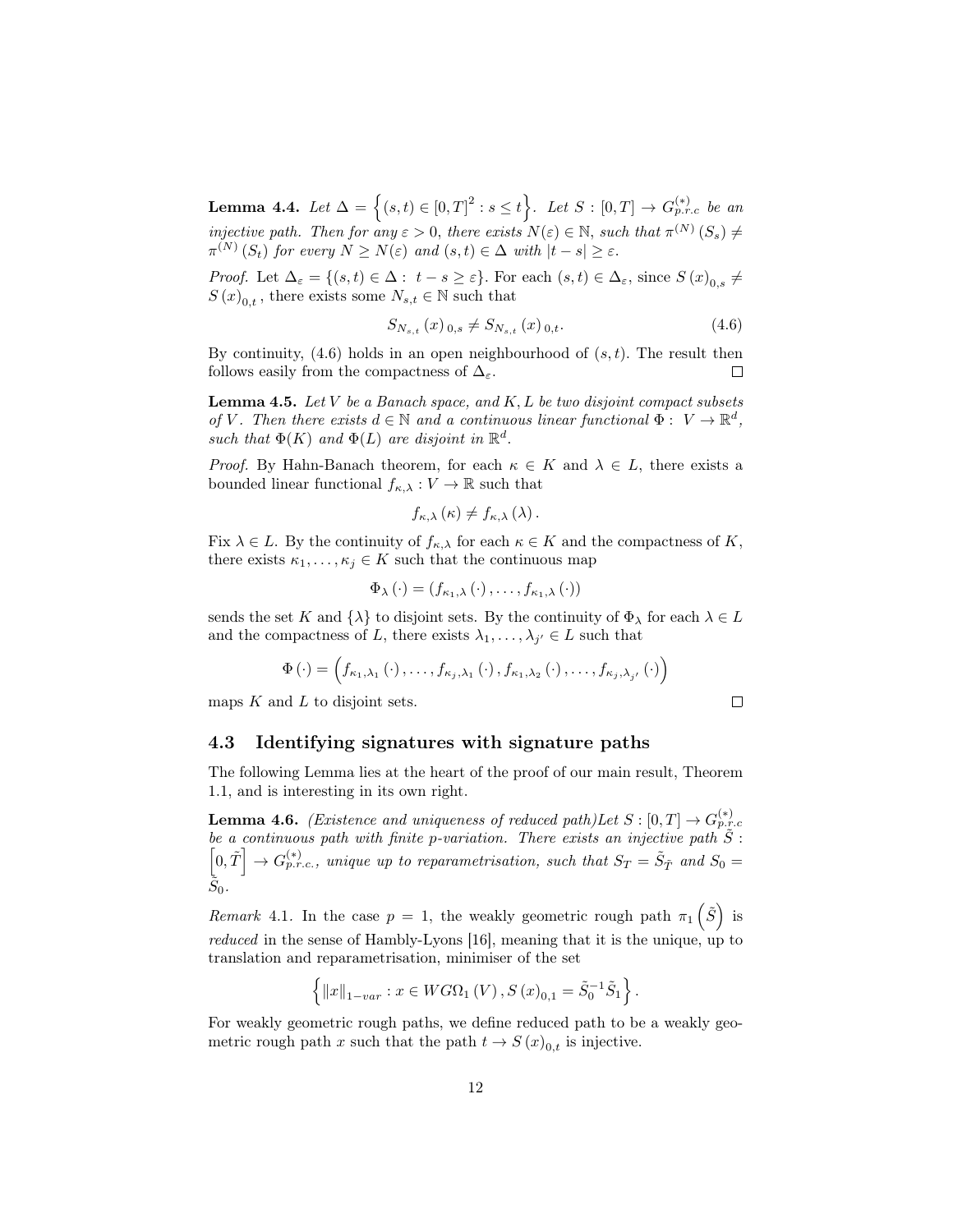*Proof.* For the existence part, let  $\tilde{S}$  :  $[0,T] \rightarrow G_{p.r.c}^{(*)}$  be the injective path obtained by applying Lemma 3.2 to erase the loops in  $S$ . Then by the order preserving property of  $q$  and (iii) in the loop erasing Lemma 3.2

$$
\left\|\tilde{S}\right\|_{p-var} \leq \|S\|_{p-var},\tag{4.7}
$$

which implies that  $\tilde{S}$  has finite p-variation.

For the uniqueness part, note the topological fact that two injective continuous paths are reparametrisation of each other if and only if they have the same starting point, ending point and image (see Lemma 26 in [3]). Assume, for contradiction, that  $t \to S_t$  and  $t \to \tilde{S}_t$  are injective,  $S_0 = \tilde{S}_0$ ,  $S_T = \tilde{S}_{\tilde{T}}$  but S and  $\tilde{S}$  do not have the same image. We may assume without loss of generality that  $S_0 = \tilde{S}_0 = 1$ . Then there exists  $s_1 < s_2 < t_2 < t_1$  such that

$$
S_{[s_2,t_2]} \bigcap \left( S_{[0,s_1] \cup [t_1,T]} \bigcup \text{Im} \left( \tilde{S} . \right) \right) = \emptyset,
$$
  

$$
S_{[s_1,s_2]} \bigcap S_{[t_2,t_1]} = \emptyset.
$$
 (4.8)

It follows from the separation of finite dimensional projection results, Lemma 4.4 and Lemma 4.5, that there exists  $N \in \mathbb{N}$  and a linear operator  $\Phi : T^{(N)}(V) \to$  $\mathbb{R}^d$  such that (4.8) holds with S and  $\tilde{S}$  replaced by  $\Phi(\pi^{(N)}(S))$  and  $\Phi(\pi^{(N)}(\tilde{S}))$ .

Let  $U_1,V_1,U_2,V_2$  be bounded open neighborhoods of  $\Phi\big(\pi^{(N)}\left(S\right)\big)_{[t_2,t_1]},\Phi\big(\pi^{(N)}\left(S\right)\big)_{[s_1,s_2]},$  $\Phi(\pi^{(N)}(S))_{[s_2,t_2]}, \Phi(\pi^{(N)}(S))_{[0,s_1]\bigcup [t_1,T]} \bigcup \text{Im}\left(\Phi(\pi^{(N)}(\tilde{S}))\right)$  respectively, such that

$$
\overline{U_1} \bigcap \overline{V_1} = \emptyset, \ \overline{U_2} \bigcap \overline{V_2} = \emptyset.
$$

Let  $f_1, f_2 \in C_c^{\infty}(\mathbb{R}^d)$  be such that for  $i = 1, 2$ ,

$$
f_i\left(\mathbf{X}\right) = \begin{cases} 1, & \mathbf{X} \in \overline{U_i}; \\ 0, & \mathbf{X} \in \overline{V_i}. \end{cases}
$$

Consider the 1-form  $\varphi = f_2 \mathrm{d} f_1$ . As the path  $u \to \pi^{(\lfloor p \rfloor)}(S_u)$  is a weakly geometric rough path, Lemma 4.2 and Lemma 4.3 together states that  $\Phi(\pi^{(N)}(S))$ can be canonically lifted as a weakly geometric rough path. Moreover, the signature of  $\Phi(\pi^{(N)}(S))$  is a function of  $S_T$ . It follows that the integration of 1-form against  $\Phi(\pi^{(N)}(S_u))$  can be defined and

$$
\int_0^T \varphi\left(\mathrm{d}\Phi\big(\pi^{(N)}\left(S_u\right)\big)\right) = \int_{s_2}^{t_2} \mathrm{d}f_1\left(\Phi\big(\pi^{(N)}\left(S_u\right)\big)\right) = 1,
$$

while

$$
\int_0^{\tilde{T}} \varphi\left(\mathrm{d}\Phi\big(\pi^{(N)}\left(\tilde{S}_u\right)\big)\right) = 0.
$$

This leads to a contradiction to Lemma 4.1 which states that the integral of 1-form is a functional of the signature.  $\Box$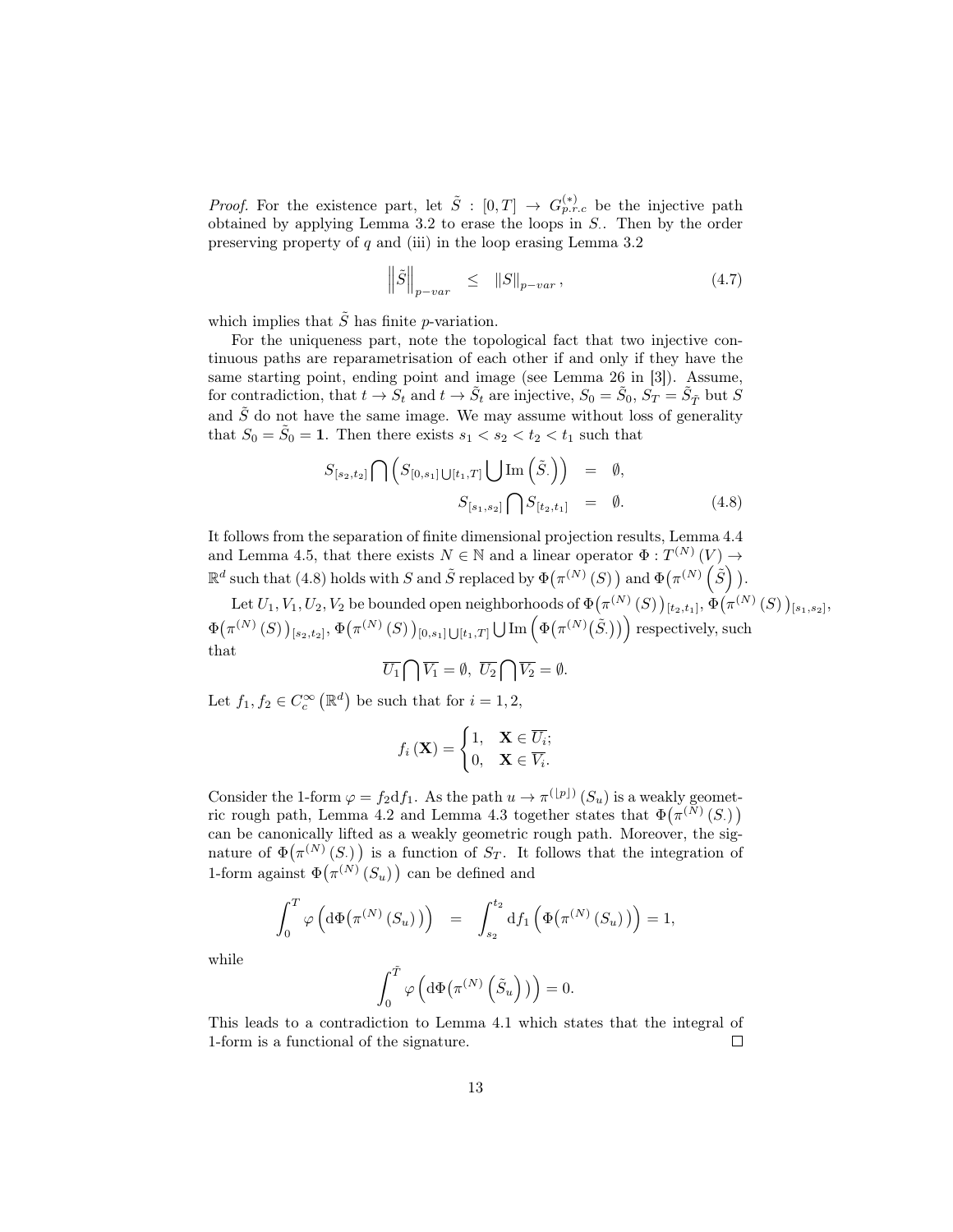### 4.4 Completing the proof

**Definition 4.1.** Let  $\mathcal{S}_p$  denote the set of injective continuous paths in  $G_{p,r,c}^{(*)}$ with finite *p*-variation starting at 1. Define a relation  $\leq$  on  $S_p$  by

 $x \preceq y \iff \exists t \geq 0, \ x \text{ is a reparametrisation of } y|_{[0,t]}.$ 

**Lemma 4.7.** The space  $(S_p, \preceq)$  is a partially ordered set such that:

1.  $S_p$  has a least element **1**. :  $[0,0] \rightarrow 1$ .

2. For all  $S \in \mathcal{S}_p$ , the set  $\left\{ \hat{S} \in \mathcal{S}_p : \hat{S} \preceq S \right\}$  is totally ordered.

3. For all  $S, \tilde{S} \in \mathcal{S}_p$ , there exists an element  $S \wedge \tilde{S} \in \mathcal{S}_p$ , unique up to reparametrisation, such that

$$
\left\{\hat{S} \in \mathcal{S}_p : \hat{S} \preceq S, \hat{S} \preceq \tilde{S}\right\} = \left\{\hat{S} \in \mathcal{S}_p : \hat{S} \preceq S \wedge \tilde{S}\right\}.
$$
\n(4.9)

4. The function  $\lVert \cdot \rVert_{p-var}^p : S \to \lVert S \rVert_{p-var}^p$  has the property that  $\lVert \mathbf{1} \rVert_{p-var}^p = 0$ and, for all S the restriction of  $\lVert \cdot \rVert_{p-var}^p$  on the set  $\left\{ \hat{S} \in \mathcal{S}_p : \hat{S} \preceq S \right\}$  is strictly increasing.

Proof. The only non-trivial statement is statement 3. The uniqueness follows trivially from (4.9). We now show the existence. Let

$$
t = \sup \left\{ \hat{t} \in [0, T] : S_{\hat{t}} \in \tilde{S}_{\left[0, \tilde{T}\right]} \right\}.
$$

We first show that the inclusion  $\supseteq$  in (4.9) holds with  $S \wedge \tilde{S}$  replaced by  $S|_{[0,t]}$ . By the continuity of S and that  $\tilde{S}_{[0,\tilde{T}]}$  is closed, there exists  $\tilde{t}$  such that  $S_t = \tilde{S}_{\tilde{t}}$ . This implies  $S|_{[0,t]}$  is a reparametrisation of  $\tilde{S}|_{[0,\tilde{t}]}$  by the uniqueness of reduced path, Lemma 4.6. In particular,  $S|_{[0,t]} \preceq \tilde{S}$  and the desired inclusion follows.

Conversely, if  $\hat{S} \preceq S$  and  $\hat{S} \preceq \tilde{S}$ , then there exists  $\hat{t}$  such that  $\hat{S}$  is a reparametrisation of  $S|_{[0,\hat{t}]}$  and hence  $S_{\hat{t}} \in \tilde{S}_{[0,\tilde{T}]}$ . In particular,  $\hat{t} \leq t$  and  $\hat{S} \preceq S|_{[0,t]}.$  $\Box$ 

**Proposition 4.1.** For  $S^{(1)}, S^{(2)} \in \mathcal{S}_p$ , define

$$
d\left(S^{(1)},S^{(2)}\right) \;\; = \;\; \left\|S^{(1)}\right\|_{p-var}^p + \left\|S^{(1)}\right\|_{p-var}^p - 2\left\|S^{(1)} \wedge S^{(2)}\right\|_{p-var}^p.
$$

Then  $(\mathcal{S}_n, d)$  is a R-tree.

Proof. By Proposition 3.10 in [12] (or see Lemma 1.7 in [5]), a partially ordered set satisfying 1.-4. in Lemma 4.7 is a  $\mathbb{R}$ -tree with metric d.  $\Box$ 

Let  $(\mathcal{G}_p, d_{\mathcal{G}_p})$  denote the metric space defined as the pushforward, under the map  $\mathbf{P}: S \to S_T$  (sending a path to its value at terminal time), of the metric space  $(\mathcal{S}_p, d)$ . As a set, Lemma 4.6 implies that

$$
\mathcal{G}_{p}=\left\{ S\left(x\right)_{0,T}:x\in WG\Omega_{p}\left(V\right)\right\} .
$$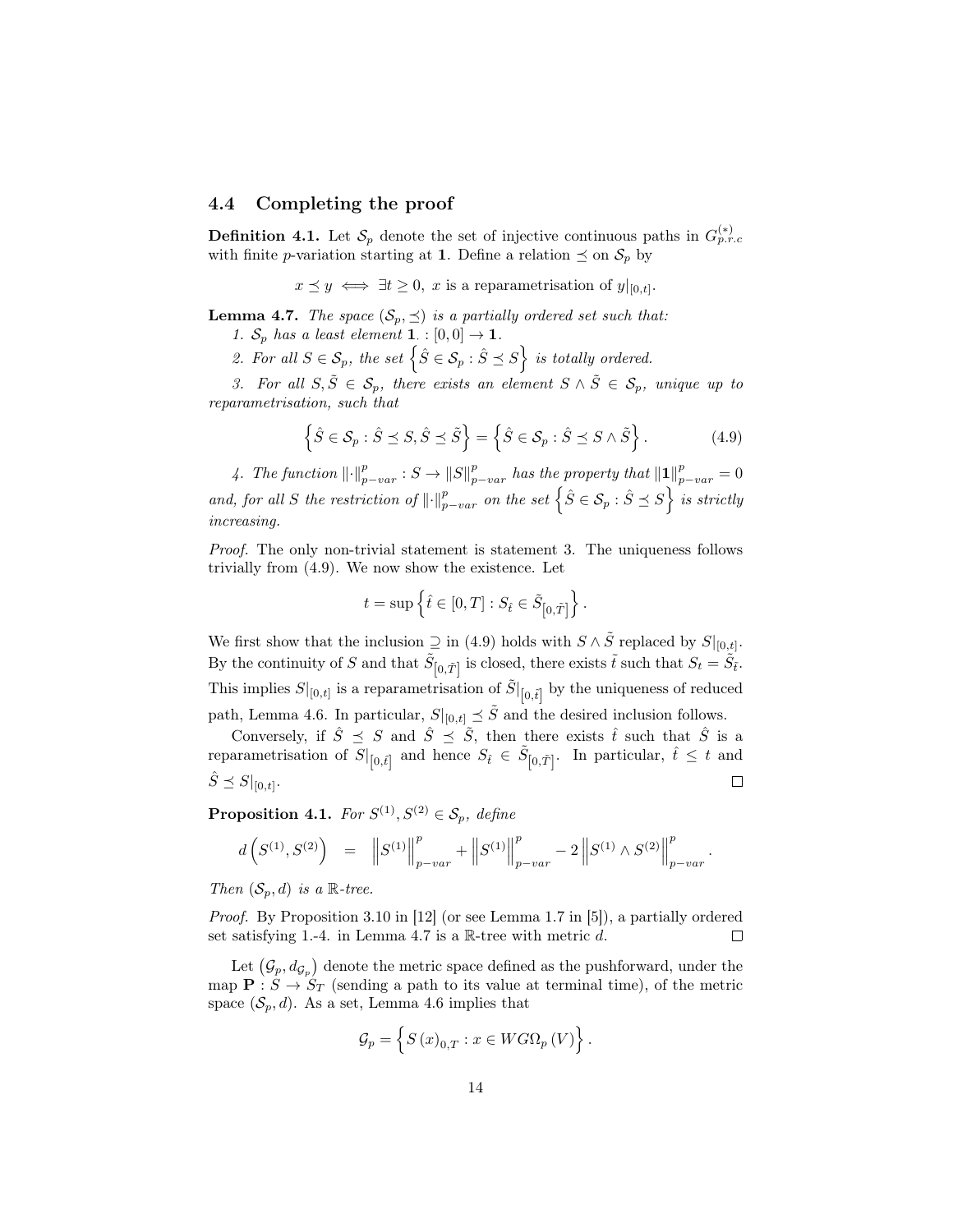The metric space  $(\mathcal{G}_p, d_{\mathcal{G}_p})$  as the isometric image of a R-tree is itself a R-tree. The injective map **P** induces naturally a partial order, also denoted as  $\preceq$ , and an operation  $\wedge$  on  $\mathcal{G}_p$  satisfying (4.9) with  $\mathcal{S}_p$  replaced by  $\mathcal{G}_p$ .

**Lemma 4.8.** (Continuity estimate for the right concatenation)Let  $S : [0, T] \rightarrow$  $G_{p.r.c.}^{(*)}$  has finite p-variation. Then

$$
||S||_{p-var}^p - ||S||_{[0,s]}||_{p-var}^p \le (1+p) ||S||_{p-var}^{p-1} ||S||_{s,T} ||_{p-var}.
$$
 (4.10)

*Proof.* Let  $\mathcal{P} = (t_0 < t_1 < \ldots < t_n)$  be a partition of  $[0, T]$ . Let j be the last time in  $P$  such that  $t_j \leq s$ . Then

$$
\sum_{i=0}^{n-1} d(S_{t_i}, S_{t_{i+1}})^p
$$
\n
$$
\leq \sum_{i=0}^{j-1} d(S_{t_i}, S_{t_{i+1}})^p + d(S_{t_j}, S_s)^p + d(S_s, S_{t_{j+1}})^p + \sum_{i=j+1}^{n-1} d(S_{t_i}, S_{t_{i+1}})^p
$$
\n
$$
+ [d(S_{t_j}, S_{t_{j+1}})^p - d(S_{t_j}, S_s)^p - d(S_s, S_{t_{j+1}})^p]. \tag{4.11}
$$

By the mean value theorem and triangle inequality,

$$
d\left(S_{t_j}, S_{t_{j+1}}\right)^p - d\left(S_{t_j}, S_s\right)^p \le p \left\|S\right\|_{p-var}^{p-1} d\left(S_s, S_{t_{j+1}}\right),
$$

 $\Box$ 

which, together with (4.11), implies (4.10).

**Lemma 4.9.** If  $S : [0,T] \to G_{p.r.c}^{(*)}$  is continuous and has finite p-variation, then S. is continuous in  $(\mathcal{G}_p, d_{\mathcal{G}_p})$ .

*Proof.* We first argue that for all  $s < t$ , there is a  $u \in [s, t]$  such that  $S_u = S_s \wedge S_t$ . By applying Lemma 3.2 to erase loops from  $S|_{[s,t]}$ , we obtain an injective path  $\tilde{\mathbf{S}}$  with finite p-variation connecting  $S_s$  and  $S_t$ . By the definition of  $S_s \wedge S_t$ , there is an injective path  $\hat{\mathbf{S}}$  with finite p-variation connecting  $S_s$  to  $S_s \wedge S_t$  and then to  $S_t$ . By the uniqueness of reduced path (Lemma 4.6), **S** must coincide with  $S$ , implying our claim. We now note that

$$
d_{\mathcal{G}_p} (S_s, S_t) \leq \| \mathbf{P}^{-1} (S_u) \star \overleftarrow{S} |_{[s,u]} \|_{p-var}^p - \| \mathbf{P}^{-1} (S_u) \|_{p-var}^p
$$
  
+ 
$$
+ \| \mathbf{P}^{-1} (S_u) \star S_{[u,t]} \|_{p-var}^p - \| \mathbf{P}^{-1} (S_u) \|_{p-var}^p
$$

which converges to 0 as  $t \to s$  by the continuity estimate for the right concatenation, Lemma 4.8.  $\Box$ 

Proof of the "Paths with trivial signature are tree-like" part of Theorem 2.1. Let  $x \in WG\Omega_p(V)$  be such that  $S(x)_{0,T} = 1$ . By the Extension Theorem (Proposition 2.1),  $S(x)_{0,t} \in G^{(*)}_{p.r.c.}$  for all t. In the Definition 1.1 of tree-like path, take  $\tau$  to be  $(\mathcal{G}_p, d_{\mathcal{G}_p})$  (which is a R-tree as shown earlier in Proposition 4.1),  $\phi(t) = S(x)_{0,t}$  and  $\psi(z) = \pi_{p}(z)$ . Then by the definition of signature,  $x_t = \pi_{\lfloor p \rfloor} \left( S(x)_{0,t} \right)$ . The continuity of  $\phi$  has been shown in Lemma 4.9.  $\Box$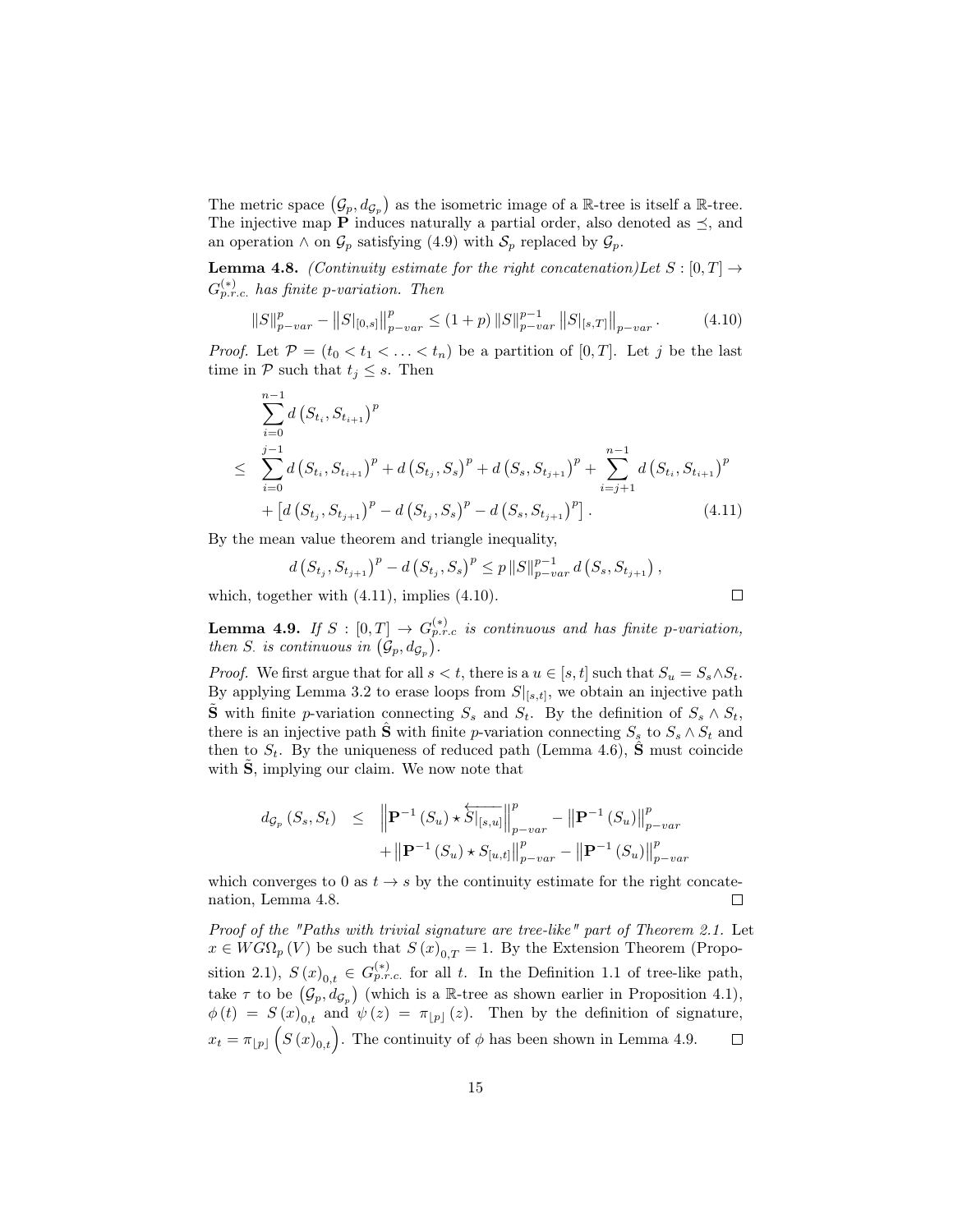### Acknowledgement

All four authors gratefully acknowledge the support of ERC (Grant Agreement No.291244 Esig). The third author has also been supported by EPSRC (EP/F029578/1). We would like to thank Prof. Thierry Levy for giving detailed and useful suggestions for the first draft of this paper.

## References

- [1] T. Bagby, L. Bos, N. Levenberg, Multivariate simultaneous approximation, Constr. Approx. 18 (3), 569–577, 2002.
- [2] H. Boedihardjo, X. Geng, Simple piecewise geodesic interpolation of simple and Jordan curves with applications, To appear in Constructive Approximation, 2013.
- [3] H. Boedihardjo, H. Ni, Z. Qian, Uniqueness of signature for simple curves, J. Funct. Anal., 267(6), 1778-1806, 2014.
- [4] H. Boedihardjo, X. Geng, The uniqueness of signature problem in the non-Markov setting, arXiv:1401.6165, To appear in Stochastic Processes and their Applications, 2014.
- [5] H. Boedihardjo, X. Geng, T. Lyons, D. Yang, Note on the signatures of rough paths in a Banach space, arXiv:1501.04172, 2015.
- [6] R. Börger, How to make a path injective, Recent developments of general topology and its applications-International Conference in Memory of Felix Hausdorff (1868-1942), Berlin, March 22-28, pp57-59, 1992.
- [7] T. Cass, B. Driver, N. Lim, C. Litterer, On the integration of weakly geometric rough paths, to appear in the Journal of Mathematical Society of Japan.
- [8] K. Chen, Iterated integrals and exponential homomorphisms, Proc. London Math. Soc, 4, 502-512, 1954.
- [9] K. Chen, Integration of paths, geometric invariants and a generalized Baker-Hausdorff formula, Ann. of Math. 65, 163-178, 1957.
- [10] K. Chen, Integration of paths-a faithful representation of paths by noncommutative formal power series, Trans. Amer. Math. Soc. 89, 395-407, 1958.
- [11] I. Chiswell, Introduction to Λ-trees, World Scientific Publishing Co., Inc., River Edge, NJ, 2001.
- [12] C. Favre, M. Jonsson, The valuative tree, Lecture Notes in Math. 1853, Springer, Berlin, 2004.